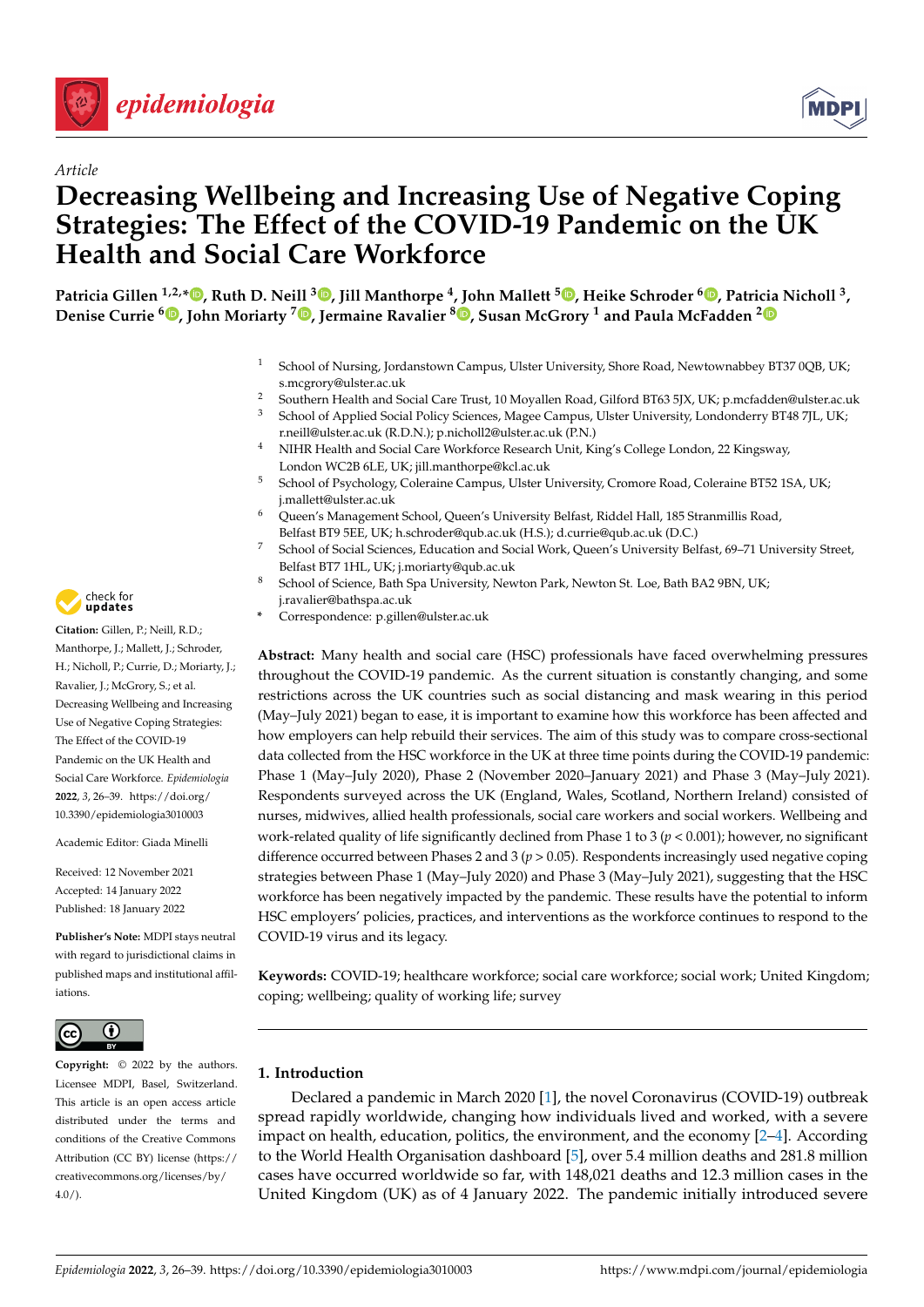restrictions on daily activity and travel. Guidance on social distancing, mask wearing, working from home if possible and the importance of good hygiene practices, such as handwashing were highlighted in public health campaigns globally [\[6](#page-10-4)[–10\]](#page-10-5). These changes affected working conditions for millions, particularly those working in the health and social care (HSC) sector, many of whom also experienced new pressures at work.

Accounting for over 3 million people across the UK [\[11\]](#page-10-6), health and social care (HSC) workers provide essential long term and short term care to individuals and families across a range of populations (adults, children, learning disability, mental health, physical disability, older people's care, and so on) and settings. How direct care and support are provided has altered much during the COVID-19 pandemic. Pre-pandemic, the HSC workforce was already viewed as a high risk group for mental health problems, severe stress, lower wellbeing and higher burnout as budget cuts, lack of resources and policy reforms placed services under substantial pressures taking a detrimental toll on HSC staff and employers [\[12](#page-11-0)[–15\]](#page-11-1). The current HSC workforce faced long-lasting consequences due to the heavy responsibility placed on these professionals during the pandemic [\[16](#page-11-2)[–19\]](#page-11-3). Even when restrictions ease in many countries, with removal of the full social distancing and maskwearing measures in most environments, the burden on this workforce remains. Whilst considerable measures such as COVID-19 and flu vaccination programmes, promotion of maskwearing indoors and good hygiene have been widely promulgated and successful across the UK [\[20–](#page-11-4)[22\]](#page-11-5), the virus spread is still present, particularly as the seasons change and new virus variants circulate.

Emerging research during the COVID-19 crisis documented the negative toll of working in the HSC sector, with adverse consequences in terms of coping strategies adopted, lower work-related quality of life and wellbeing for HSC employees. The pandemic changed how care was delivered, with staff often working under greater pressure, straining their current coping strategies as job demands and stress increase [\[12](#page-11-0)[,16](#page-11-2)[,23](#page-11-6)[,24\]](#page-11-7). Isolation, social restrictions, changes in care and operational pathways, communication problems between employees, employers and providers, longer waiting lists, and new working practices have been further exacerbated by the stress of the pandemic [\[12,](#page-11-0)[25–](#page-11-8)[27\]](#page-11-9). Changes in working conditions and lifestyles have led to burnout amongst some, with higher job demands, fewer available resources and staff turnover/shortages affecting mental wellbeing and quality of working life [\[16,](#page-11-2)[17,](#page-11-10)[24,](#page-11-7)[25,](#page-11-8)[28](#page-11-11)[–31\]](#page-11-12). This evidence suggests a need for continued exploration of burnout, coping strategies, mental wellbeing, and work-related quality of life in the HSC sector over the course of the pandemic and beyond.

This current study aimed to compare cross-sectional data collected from nurses, midwives, AHPs, social care workers and social workers in the UK at three different time points (Phase 1: May–July 2020; Phase 2: Nov 2020–Jan 2021; Phase 3: May–July 2021) during the COVID-19 pandemic. It specifically examined self-reported coping strategies, mental wellbeing, burnout, and quality of working life. This paper aims to provide an insight into the wellbeing of nurses, midwives, AHPs, social care workers and social workers, and explores the importance and relevance of certain variables between all three different phases of the COVID-19 pandemic. Examining the difference in wellbeing and work-related quality of life over the course of the pandemic is crucial in helping to identify any relevant supports for this workforce. The results of Phase 3 of this study will be used to expand on recommendations from earlier phases that could be used to inform policies and procedures for HSC employers to help counteract the adverse long-term effects the pandemic on mental wellbeing and work-related quality of life. Other papers linked to the wider study have explored the findings of the earlier phases [\[32](#page-11-13)[,33\]](#page-11-14), social care and social workers [\[34\]](#page-11-15) and the 'clapping for carers' initiative [\[35\]](#page-12-0).

## **2. Materials and Methods**

## *2.1. Study Design and Sample*

This study forms a part of a continuous research programme entitled 'Health and social care workers' quality of working life and coping while working during the COVID-19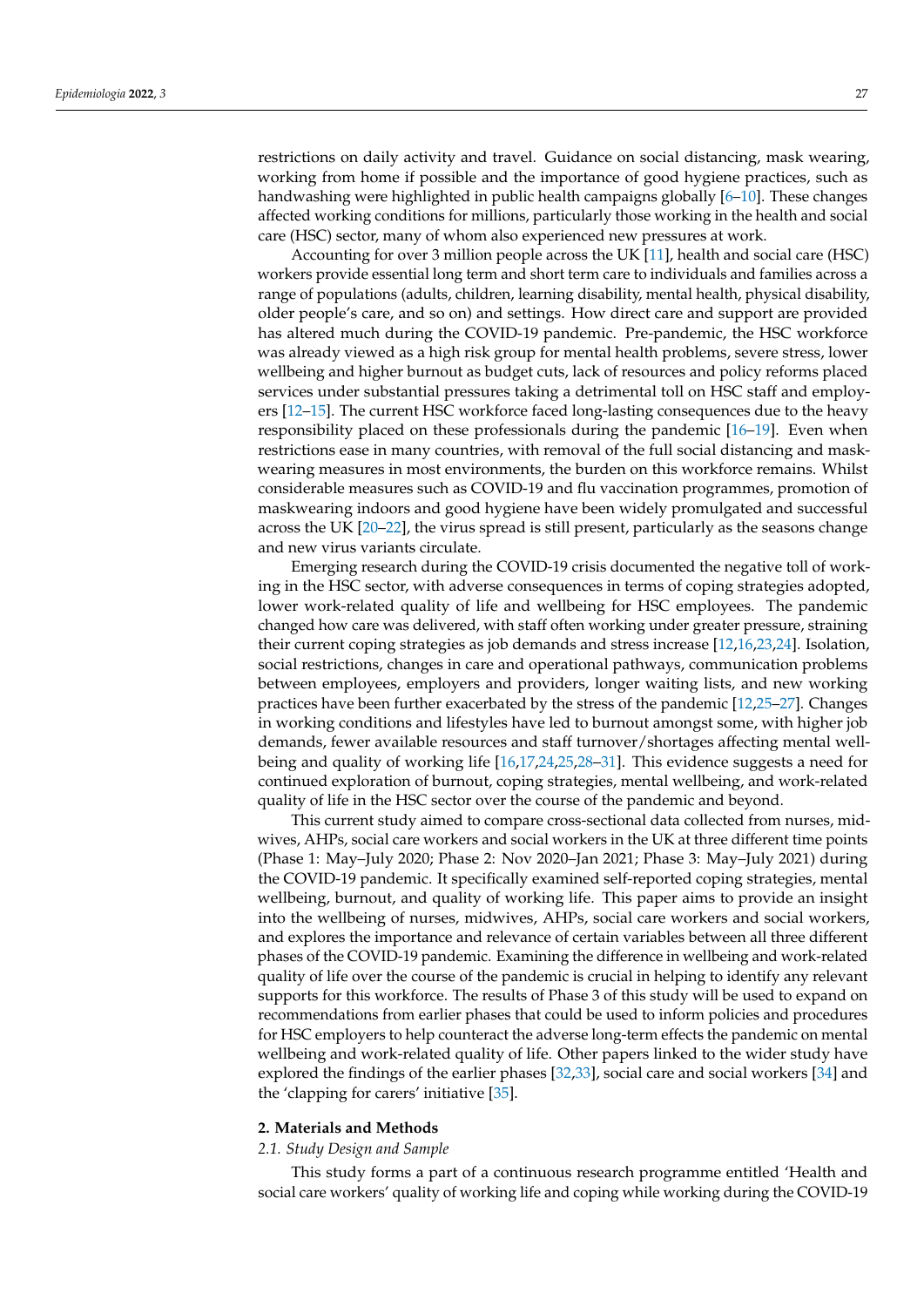pandemic'. The overall research project focuses on mental wellbeing, quality of working life, burnout and coping strategies in nurses, midwives, allied health professionals (AHPS), social care workers and social workers from across the UK who are employed in a range of settings such as the community, day services, care homes and hospitals. The findings from this research aim to provide evidence-based recommendations for supporting the HSC workforce not just during the COVID-19 crisis, but also during business-as-usual times. The wider study uses a cross-sectional design, and the data for the current study presented here were collected at three time points: Phase 1: 7 May to 3 July 2020, Phase 2: 17 November 2020 to 1 February 2021 and Phase 3: 10 May to 2 July 2021. The research used an online survey with previously validated measures that also contained a small number of qualitative questions to further understand the self-reported experience of HSC professionals aged from 16 years upwards. The survey draws on a convenience sample of those who choose to participate voluntarily by accessing the survey through social media platforms such as Facebook and Twitter, professional associations, workplace unions, professional communications, employers, and regulatory bodies. An electronic link and QR code to the Participant Information Sheets, consent and survey were provided through these platforms to try and reach a wider population of health and social care workers across the UK. Participants could withdraw from the study at any time by not completing the survey. Clicking on the arrow to proceed after the Participant Information Sheet and completion of the survey indicated consent. Study eligibility was based on respondents self-reporting their occupation and country of work. For all phases, data were collected anonymously through the Qualtrics platform which hosted the anonymous online survey tool. Phase 1 received a total of 3290 responses, Phase 2 received 3499 responses and Phase 3 received 2721 responses. Demographic and work-related characteristics of the sample by study phase are presented in Table [1.](#page-3-0)

**Table 1.** Demographics and work-related characteristics of sample (Phase 1: *n* = 2546; Phase 2: *n* = 2718; Phase 3: *n* = 2212).

| Variable                           | Phase 1<br>(7 May-3 July 2020) | Phase 2<br>(17 November 2020-1 February 2021) | Phase 3<br>(10 May-2 July 2021) |
|------------------------------------|--------------------------------|-----------------------------------------------|---------------------------------|
| Sex                                |                                |                                               |                                 |
| Female                             | 2221 (87.2%)                   | 2398 (88.2%)                                  | 1952 (88.2%)                    |
| Male                               | 325 (12.8%)                    | 320 (11.8%)                                   | 260 (11.8%)                     |
| Age                                |                                |                                               |                                 |
| $16 - 29$                          | 303 (11.9%)                    | 304 (11.2%)                                   | $185(8.4\%)$                    |
| $30 - 39$                          | 539 (21.2%)                    | 628 (23.1%)                                   | 412 (18.6%)                     |
| $40 - 49$                          | 753 (29.6%)                    | 714 (26.3%)                                   | 598 (27.1%)                     |
| $50 - 59$                          | 755 (29.7%)                    | 811 (29.8%)                                   | 783 (35.4%)                     |
| $60+$                              | 195 (7.7%)                     | $261(9.6\%)$                                  | 232 (10.5%)                     |
| Ethnic background                  |                                |                                               |                                 |
| White                              | 2395 (94.2%)                   | 2605 (96.1%)                                  | 2129 (96.4%)                    |
| Black                              | 74 (2.9%)                      | 40(1.5%)                                      | $30(1.4\%)$                     |
| Asian                              | $29(1.1\%)$                    | $26(1.0\%)$                                   | $19(0.9\%)$                     |
| Mixed                              | 44 (1.7%)                      | 41 $(1.5\%)$                                  | 31 $(1.4\%)$                    |
| Country of work                    |                                |                                               |                                 |
| England                            | 905 (35.5%)                    | 633 (23.3%)                                   | 434 (19.5%)                     |
| Scotland                           | $107(4.2\%)$                   | 350 (12.9%)                                   | 611(27.6%)                      |
| Wales                              | 146 (5.7%)                     | 843 (31.0%)                                   | 266 (12.0%)                     |
| Northern Ireland                   | 1388 (54.5%)                   | 892 (32.8%)                                   | 901 (40.7%)                     |
| Occupational group                 |                                |                                               |                                 |
| Nursing                            | 142 $(5.6\%)$                  | 283 (10.4%)                                   | 459 (20.8%)                     |
| Midwifery                          | 139 (5.5%)                     | $57(2.1\%)$                                   | 136 $(6.1\%)$                   |
| <b>Allied Health Professionals</b> | 311 (12.2%)                    | 490 (18.0%)                                   | 312 (14.1%)                     |
| Social Care Workers                | 919 (36.1%)                    | 946 (34.8%)                                   | 674 (30.5%)                     |
| Social Workers                     | 1035 (40.7%)                   | 942 (34.7%)                                   | 631 (28.5%)                     |
| Number of years of work experience |                                |                                               |                                 |
| Less than 2 years                  | 211 (8.3%)                     | 183 (6.7%)                                    | $116(5.2\%)$                    |
| 2-5 years                          | 373 (14.7%)                    | 373 (13.7%)                                   | 282 (12.8%)                     |
| $6-10$ years                       | $407(16.0\%)$                  | 449 (16.5%)                                   | 303 (13.7%)                     |
| $11-20$ years                      | 688 (27.0%)                    | 824 (30.3%)                                   | 596 (27.0%)                     |
| $21-30$ years                      | 572 (22.5%)                    | 548 (20.2%)                                   | 488 (22.1%)                     |
| More than 30 years                 | 295 (11.6%)                    | 340 (12.5%)                                   | 425 (19.2%)                     |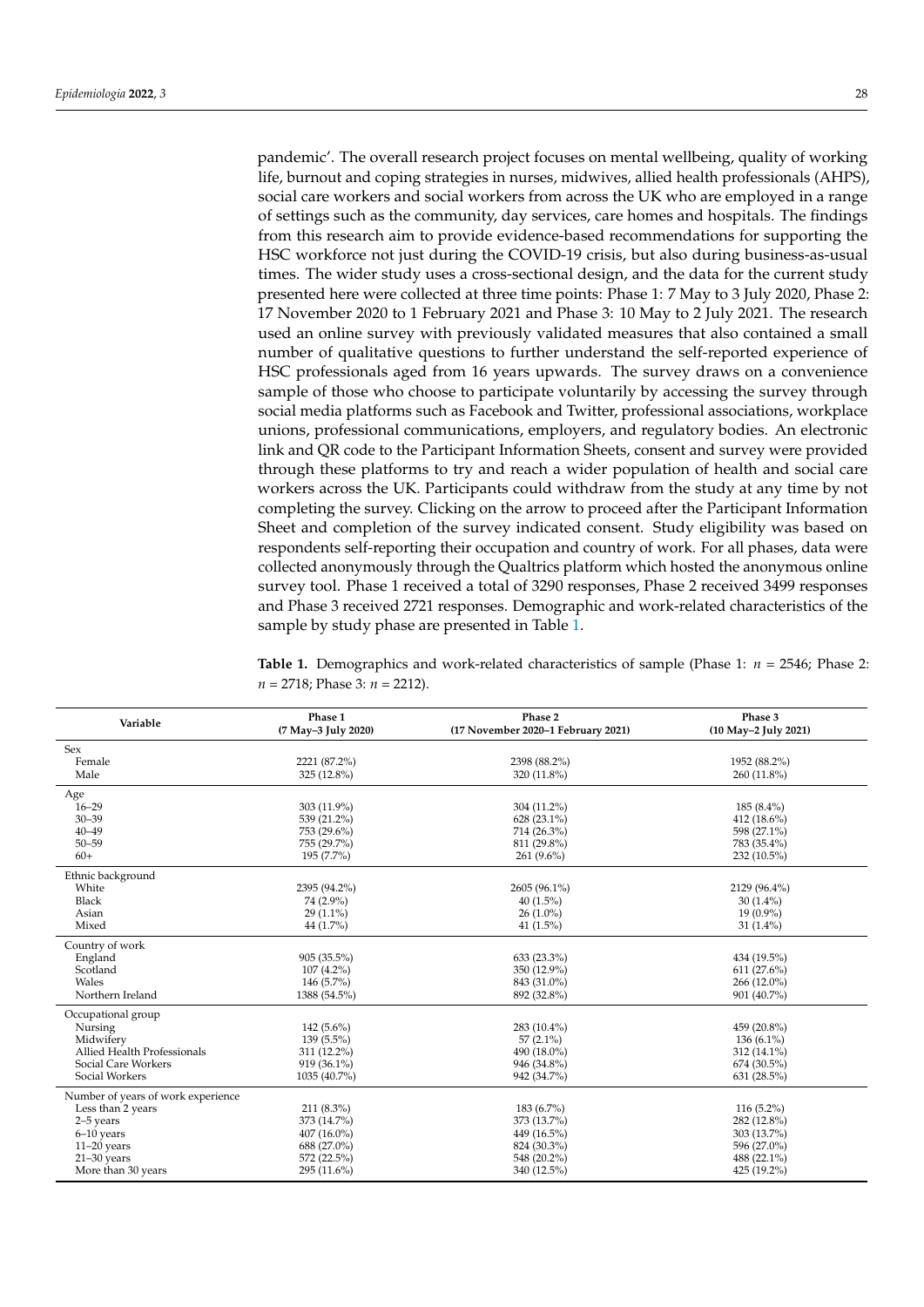| Variable               | Phase 1<br>(7 May-3 July 2020) | Phase 2<br>(17 November 2020-1 February 2021) | Phase 3<br>(10 May-2 July 2021) |
|------------------------|--------------------------------|-----------------------------------------------|---------------------------------|
| Place of Work          |                                |                                               |                                 |
| Hospital               | 250 (9.8%)                     | 304 (11.2%)                                   | 458 (20.7%)                     |
| Community              | 1446 (56.9%)                   | 1277 (47.1%)                                  | 989 (44.8%)                     |
| General Practice based | $12(0.5\%)$                    | $45(1.7\%)$                                   | $31(1.4\%)$                     |
| Care Home              | $303(11.9\%)$                  | 267 (9.9%)                                    | 200 (9.1%)                      |
| Day Care               | $47(1.8\%)$                    | $92(3.4\%)$                                   | $61(2.8\%)$                     |
| Other                  | 484 (19.0%)                    | 725 (26.8%)                                   | 469 (21.2%)                     |
| Main area of practice  |                                |                                               |                                 |
| Children               | 531 (20.9%)                    | 714 (26.3%)                                   | 389 (17.6%)                     |
| Midwifery              | $138(5.4\%)$                   | 55 $(2.0\%)$                                  | $137(6.2\%)$                    |
| Adults                 | 485 (19.1%)                    | 594 (21.9%)                                   | 552 (25.0%)                     |
| Physical Disability    | $50(2.0\%)$                    | $51(1.9\%)$                                   | $35(1.6\%)$                     |
| Learning Disability    | 285 (11.2%)                    | 295 (10.9%)                                   | $233(10.5\%)$                   |
| Older People           | 602 (23.7%)                    | 533 (19.6%)                                   | 470 (21.2%)                     |
| Mental Health          | $216(8.5\%)$                   | $274(10.1\%)$                                 | 219 (9.9%)                      |
| Other                  | 238 (9.4%)                     | 202 (7.4%)                                    | $177(8.0\%)$                    |
| Disability status      |                                |                                               |                                 |
| Yes                    | 222 (8.7%)                     | 271 (87.7%)                                   | 285 (12.9%)                     |
| No                     | 2268 (89.1%)                   | 2384 (87.7%)                                  | 1865 (84.4%)                    |
| Unsure                 | 56 $(2.2\%)$                   | $62(2.3\%)$                                   | $61(2.8\%)$                     |
| Redeployment           |                                |                                               |                                 |
| Yes                    | 361 (14.2%)                    | 319 (11.7%)                                   | 299 (13.5%)                     |
| N <sub>o</sub>         | 2185 (85.8%)                   | 2399 (88.3%)                                  | 1913 (86.5%)                    |

<span id="page-3-0"></span>**Table 1.** *Cont.*

Note: Presented are column percentages, which are valid percentages to account for missing data.

## *2.2. Ethical Considerations*

Ethical approval was obtained from the Research Ethics Filter Committee of the School of Nursing at Ulster university (Ref No: 2020/5/3.1, 23 April 2020, Ulster University, IRAS Ref No. 20/0073) phases of the study and Trust Governance approval (for Northern Ireland only) was gained from Health and Social Care Trusts from Phase 2 onwards. This allowed the link to the questionnaire in Phase 2 and Phase 3 to be shared with HSC staff in Northern Ireland via their Trust work emails. While respondents were volunteering to undertake the anonymous survey, it was thought possible that during completion that they may become distressed. Therefore, at both the bottom of the Participant Information Sheet and the end of the survey, respondents were provided with information about whom to contact if they needed support. Permission for the use of the scales used in the questionnaire was provided by original authors, and consent and confidentiality were addressed in Participant Information Sheets provided at the start of the survey.

## *2.3. Measures*

## 2.3.1. Demographics and Work-Related Characteristics

Respondents were asked about their demographic and work-related characteristics. The variables that were consistent across all three time points of the wider study and relevant to the analysis in this present paper are sex, age, country of work, ethnicity, occupation, years of work experience, disability status and redeployment status during the pandemic.

## 2.3.2. Mental Wellbeing

Mental wellbeing was assessed by the 7 item, short version of the Warwick-Edinburg Mental Wellbeing Scale (SWEMWS) which has statements about thoughts and feelings [\[36\]](#page-12-1). The scale is scored by summing the scores for each item, which range from 1 (None of the time) to 5 (All of the time), then the total raw scores are transformed by the SWEMWS conversion table into metric scores. Higher scores indicate positive wellbeing with scores ranging from 7 to 35. The scale has shown good psychometric properties within the UK general population [\[37\]](#page-12-2) and Danish adult populations [\[38\]](#page-12-3); in the present study, internal consistency was good in the final sample ( $\alpha$  = 0.87).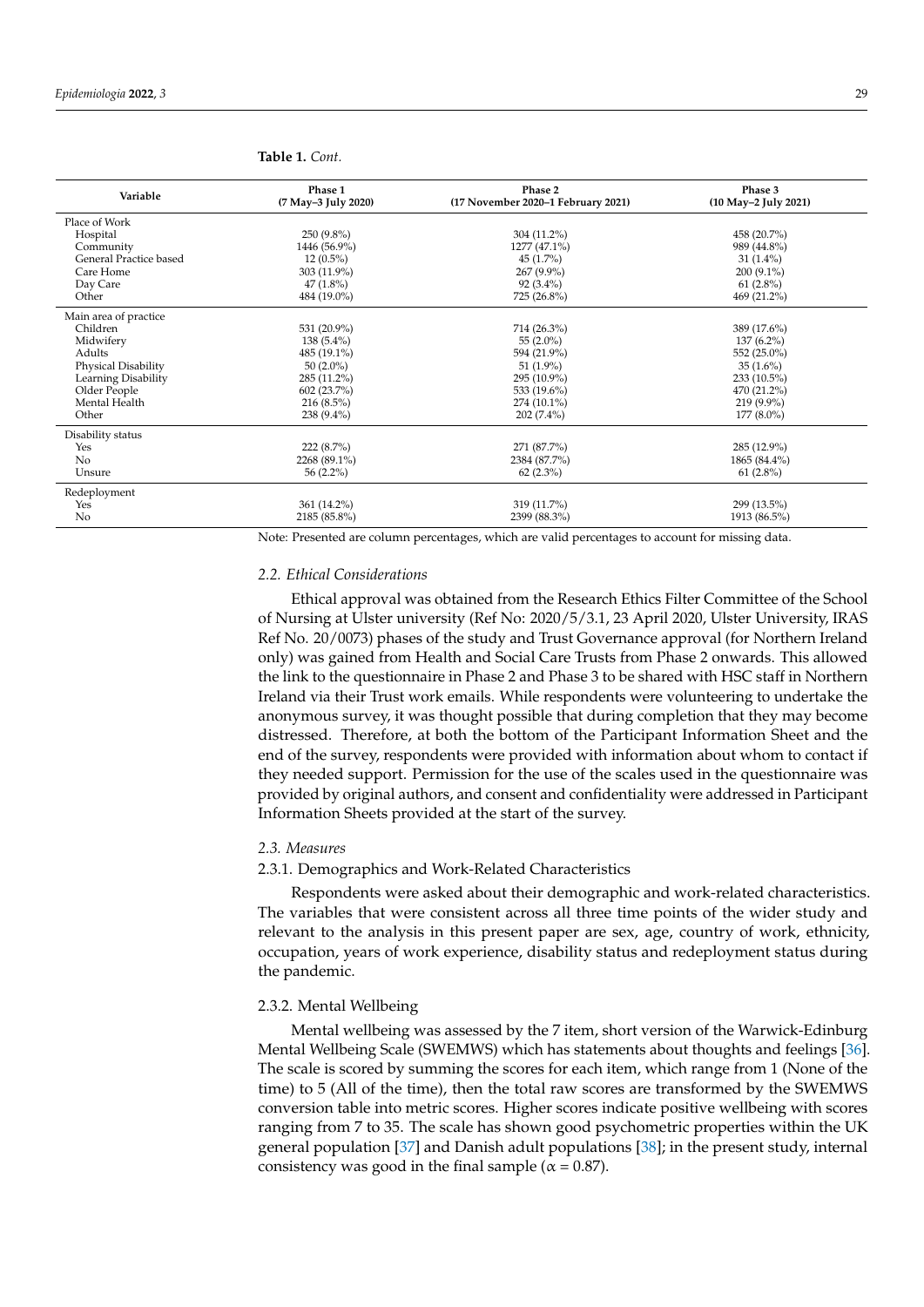### 2.3.3. Work-Related Quality of Life

Overall, work-related quality of life was assessed with the 23-item Work Related Quality of Life (WRQoL) scale [\[39\]](#page-12-4) which reports employees' perceived quality of life measured through 6 sub domains (job career satisfaction, stress at work, working conditions, control at work, general wellbeing, and home–work interface). Respondents were asked to rate the items using a five-point Likert scale ranging from 1 (Strongly disagree) to 5 (Strongly agree) to indicate their attitudes to the factors that influence their quality of working life with higher scores indicating better work-related quality of life. The scale has previously shown good psychometric properties [\[39](#page-12-4)[,40\]](#page-12-5) and in this present research internal consistency was good in the final sample ( $\alpha$  = 0.88).

#### 2.3.4. Burnout

Burnout was assessed using the 19-item Copenhagen Burnout Inventory (CBI) [\[41\]](#page-12-6), which measured three different areas of burnout: personal, work-related, and client-related. Twelve items were rated on a five-point Likert scale ranging from 0 to 100 (never/almost never to always) while seven items offered response categories ranging from a very low degree to very high degree. Scale scores were computed as the average (mean) scores across all relevant items. For each area of burnout, a mean score was calculated, with higher scores indicating a higher level of possible burnout. In the current study, the burnout scores in each area were categorised into low, moderate, high, and severe burnout using the cut-off scores as frequently cited in the literature [\[42\]](#page-12-7). The scale has shown good psychometric properties, for example, personal ( $\alpha = 0.89$ ), work-related ( $\alpha = 0.90$ ) and client-related  $(\alpha = 0.90)$  burnout [\[43\]](#page-12-8) and, in this present study, internal consistency was good in the final sample for personal burnout ( $\alpha$  = 0.91), work-related burnout ( $\alpha$  = 0.79) and client-related burnout ( $\alpha$  = 0.87). Burnout was assessed in Phases 2 and 3 only.

## 2.3.5. Coping

Coping was assessed by two scales, the Strategies for Coping with Work and Family Stressors Scale [\[44\]](#page-12-9) and the Brief COPE scale [\[45\]](#page-12-10). Only 20 items from the Brief COPE scale [\[45\]](#page-12-10) were used to assess ten different coping strategies (active coping, planning, acceptance, positive reframing, use of emotional support, use of instrumental support, venting, substance use, behavioural disengagement, and self-blame). The scale assesses the frequency with which the respondent has been using the strategies described in the items using a four-point Likert scale ranging (1 = 'I haven't been doing this at all' to 4 = 'I've been doing this a lot'). The Cronbach's alpha for the 20-item scale was acceptable in this present study ( $\alpha$  = 0.82).

The 15 items from Clark et al.'s [\[44\]](#page-12-9) scale assessed five different coping strategies (family– work segmentation, work–family segmentation, working to improve skills/efficiency, recreation and relaxation and exercise). Respondents indicated how often they had been doing what was derived by the statements on the six-point Likert scale  $(1 = 'N)$  Never have done this' to 6 = 'Almost always do this') with a mean score for each domain computed. The Cronbach's alphas for the scale were acceptable in all phases in this present ( $\alpha$  = 0.83).

## *2.4. Data Analysis*

All three datasets from the respective phases were recoded and merged into SPSS. Data analyses were conducted using SPSS 26 and any missing data were addressed prior to beginning the analysis. Respondents who did not complete all items on one or more of the scales (SWEMWBS, WRQoL, Brief COPE, and Clark's coping) were excluded from the merged dataset for all three phases ( $n = 2008$ ). Those who indicated gender as neither or missing  $(n = 26 = 0.3\%)$  were excluded as the subgroup sample was so low. The remaining missing data on the variables relevant to the analyses were minimal (0.22%). The SWEMWBS, WRQoL, Burnout and the coping items were treated as continuous variables and missing data on these items were estimated using the EM algorithm for single imputa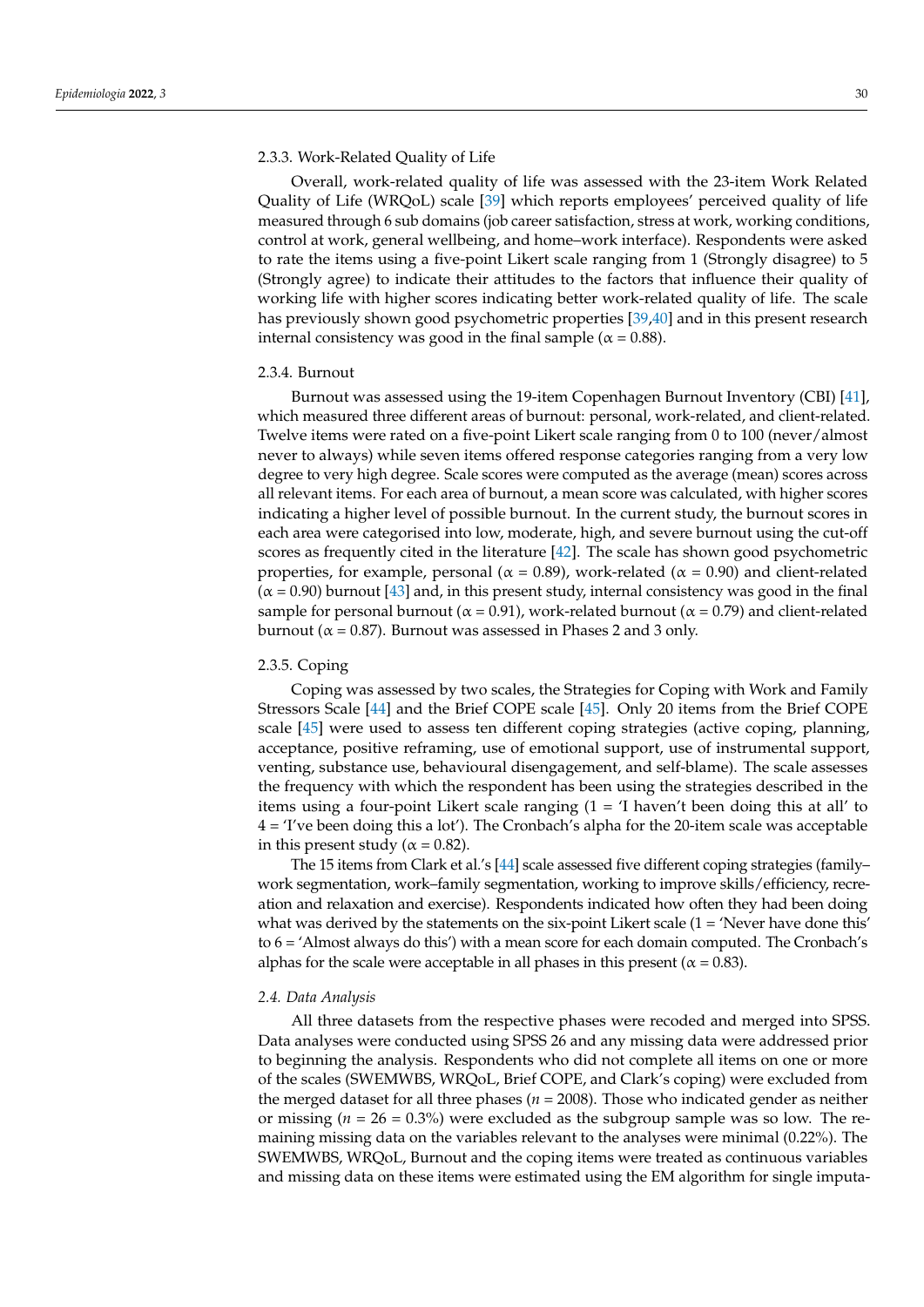tion in SPSS. Missing values on the demographic and work-related variables were minimal (0.04%) and they were not estimated. Instead, listwise deletion was used in the analyses.

Preliminary analyses using descriptive statistics were conducted to provide basic information regarding the variables included in the study. Multivariate statistics using Mann–Whitney U and Kruskal–Wallis tests were used to examine the difference in the outcome variables, across the various scales for burnout, wellbeing, WRQoL and coping strategies; across the three study phases. To account for the different distribution of occupational groups and countries across the three study phases, descriptive statistics for the outcome variables (wellbeing, quality of working life, burnout, and coping strategies) were weighted by occupation and country.

# **3. Results**

## *3.1. Sample Characteristics*

The final sample across all three phases consisted of 7476 HSC respondents (Phase 1: *n* = 2546; Phase 2: *n* = 2718; Phase 3: *n* = 2212). Respondents were mainly white (95.5%), predominately female (87.9%), just under half had between 11 and 30 years' experience (49.7%), one-third were in the 50–59 age category (31.4%), and nearly half of the respondents were from Northern Ireland (42.5%). Over two-thirds of the sample were working in Social Care and Social Work (68.9%). Just under half of the respondents worked in the community (49.8%), with main areas of practice being with older people and other adults (43.3%). Over half of the respondents were married (52.9%), reported no disability (87.2%) and had not been redeployed during the COVID-19 pandemic (86.9%). A full breakdown of the demographics is reported in Table [1.](#page-3-0)

## *3.2. Descriptive Statistics*

Descriptive statistics of the outcome variables for each phase are shown in Tables [2](#page-5-0) and [3.](#page-6-0) The results showed that respondents' wellbeing and work-related quality of life decreased across each phase. Respondents appeared to be using several positive coping strategies less frequently (active coping, positive reframing, acceptance, use of emotional support and use of instrumental support, work–family segmentation, working to improve skills/efficiency, recreation and relaxation and exercise). However, many of the negative coping strategies were more frequently used as the phases of the study progressed (substance use, behavioural disengagement, and self-blame). All domains of burnout showed increased personal, workrelated, and client-related burnout between Phases 2 and 3.

<span id="page-5-0"></span>**Table 2.** Means and standard deviations (in brackets) for the wellbeing, work-related quality of life (WRQoL) and Burnout by occupation and across phases.

| <b>Variables</b>       |                    | Occupation         |               |               |               |  |
|------------------------|--------------------|--------------------|---------------|---------------|---------------|--|
|                        | <b>Social Work</b> | <b>Social Care</b> | AHP           | Midwifery     | Nursing       |  |
| Wellbeing              |                    |                    |               |               |               |  |
| Phase 1                | 21.32 (3.34)       | 20.90 (3.92)       | 21.32 (3.32)  | 20.87 (3.24)  | 21.15 (3.68)  |  |
| Phase 2                | 20.11 (3.20)       | 20.05(3.59)        | 20.60 (3.36)  | 19.81 (2.37)  | 20.43(3.16)   |  |
| Phase 3                | 19.83 (3.25)       | 19.82 (3.89)       | 20.72 (3.87)  | 19.28 (3.08)  | 20.59 (3.47)  |  |
| WROoL                  |                    |                    |               |               |               |  |
| Phase 1                | 80.67 (13.58)      | 79.16 (15.62)      | 82.06 (12.42) | 77.43 (15.28) | 75.11 (18.64) |  |
| Phase 2                | 74.06 (15.17)      | 73.38 (16.35)      | 74.10 (16.11) | 66.53 (15.95) | 71.19 (14.43) |  |
| Phase 3                | 69.78 (15.97)      | 70.69 (15.73)      | 75.16 (18.34) | 64.80 (12.83) | 74.57 (15.30) |  |
| Personal Burnout       |                    |                    |               |               |               |  |
| Phase 2                | 62.86 (19.81)      | 54.17 (22.84)      | 57.00 (17.96) | 66.76 (13.59) | 62.74 (18.39) |  |
| Phase 3                | 62.86 (19.81)      | 59.65 (22.76)      | 62.01 (21.93) | 72.13 (16.95) | 61.42(22.14)  |  |
| Work-related Burnout   |                    |                    |               |               |               |  |
| Phase 2                | 60.45 (19.91)      | 59.74 (20.76)      | 54.77 (20.55) | 66.21 (18.98) | 57.55 (18.94) |  |
| Phase 3                | 64.36 (19.67)      | 63.67 (20.54)      | 55.22 (24.17) | 70.55 (17.63) | 57.42 (22.04) |  |
| Client-related Burnout |                    |                    |               |               |               |  |
| Phase 2                | 30.63 (20.53)      | 25.49 (20.30)      | 28.17 (19.44) | 31.02 (22.67) | 28.21 (20.49) |  |
| Phase 3                | 32.71 (22.97)      | 27.48 (20.23)      | 30.34 (23.57) | 34.27 (20.94) | 27.77 (22.87) |  |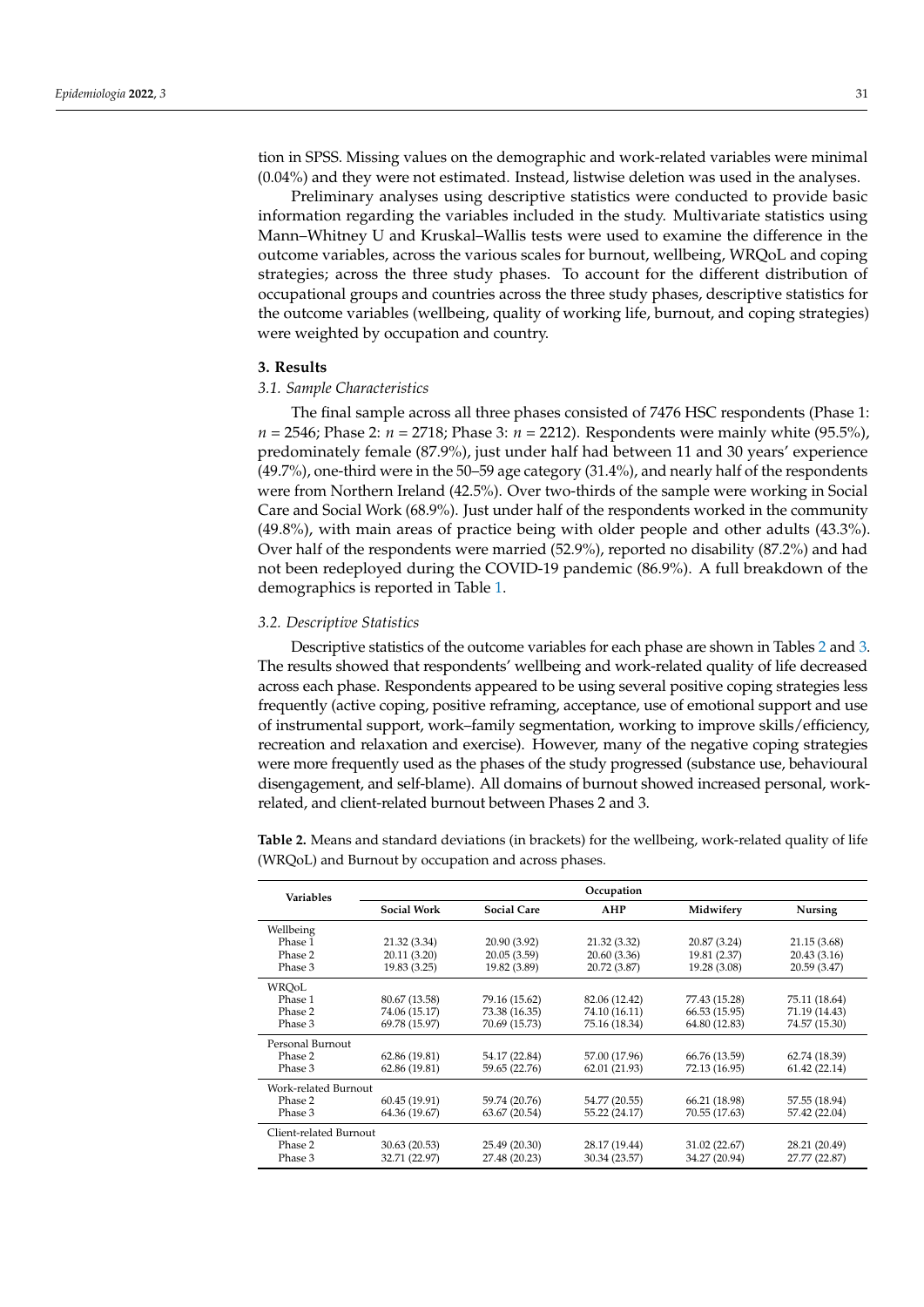| Variable                             | Phase 1 $(n = 2546)$ | Phase 2 $(n = 2718)$ | Phase 3 ( $n = 2212$ ) | <b>Phase Comparison</b> |
|--------------------------------------|----------------------|----------------------|------------------------|-------------------------|
|                                      |                      | M(SD)                |                        | $p$ -Value              |
| Wellbeing                            | 20.96 (3.78)         | 20.21 (3.36)         | 20.18 (3.81)           | < 0.001                 |
| Quality of working life              | 78.09 (17.50)        | 72.53 (15.92)        | 71.98 (15.88)          | < 0.001                 |
| Coping strategies                    |                      |                      |                        |                         |
| Active coping                        | 6.00(1.64)           | 5.47(1.70)           | 5.32(1.87)             | < 0.001                 |
| Planning                             | 5.81(1.81)           | 5.52(1.86)           | 5.57(1.74)             | < 0.001                 |
| Positive reframing                   | 5.85(1.65)           | 5.57(1.70)           | 5.37(1.69)             | < 0.001                 |
| Acceptance                           | 6.39(1.53)           | 6.18(1.51)           | 5.97(1.47)             | < 0.001                 |
| Use of emotional support             | 4.93(1.77)           | 4.74(1.83)           | 4.69(1.76)             | < 0.001                 |
| Use of instrumental support          | 4.34(1.83)           | 4.30(1.79)           | 4.11(1.74)             | < 0.001                 |
| Venting                              | 3.51(1.43)           | 4.15(1.64)           | 4.07(1.61)             | < 0.001                 |
| Substance use                        | 2.75(1.41)           | 2.81(1.44)           | 2.98(1.56)             | < 0.001                 |
| Behavioural disengagement            | 2.73(1.25)           | 3.00(1.37)           | 3.22(1.53)             | < 0.001                 |
| Self-blame                           | 3.42(1.81)           | 4.01(1.88)           | 4.24(1.87)             | < 0.001                 |
| Family-work segmentation             | 5.13(0.84)           | 5.12(0.84)           | 5.13(0.86)             | 0.673                   |
| Work-family segmentation             | 4.66(1.05)           | 4.59(1.07)           | 4.44(1.25)             | < 0.001                 |
| Working to improve skills/efficiency | 4.49(1.09)           | 4.18(1.15)           | 4.23(1.12)             | < .001                  |
| Recreation and relaxation            | 3.75(1.23)           | 3.55(1.31)           | 3.46(1.22)             | < 0.001                 |
| Exercise                             | 3.97(1.41)           | 3.65(1.38)           | 3.34(1.41)             | < 0.001                 |
| Burnout                              |                      |                      |                        |                         |
| Personal                             | Not measured         | 61.21 (19.77)        | 63.60 (21.17)          | < 0.001                 |
| Work-related                         | Not measured         | 56.33 (21.10)        | 60.32 (21.72)          | < 0.001                 |
| Client-related                       | Not measured         | 27.95 (20.35)        | 29.74 (21.76)          | < 0.001                 |

<span id="page-6-0"></span>**Table 3.** Means and standard deviations (in brackets) for wellbeing, work-related quality of life (WRQoL), coping strategies and burnout across study phases.

## *3.3. Mulitvariate Analysis*

Data were not normally distributed and therefore Kruskal–Wallis H tests were used to compare the scores on wellbeing, work-related quality of life, and the domains of coping. As burnout was only measured in Phases 2 and 3, Mann–Whitney U tests were performed for each domain. The results showed that wellbeing and overall WRQoL significantly differed across the occupation groups in Phases 1, 2 and 3 (*p* < 0.05). The results showed that wellbeing (H  $(2) = 112.45$ ,  $p < 0.001$ ) significantly declined across the Phases. Phase 1 respondents reported the highest wellbeing (20.96), compared to Phase 2 (20.21) and Phase 3 (20.18). Dunn's pairwise comparison (adjusted using Bonferroni correction) revealed a significant difference between wellbeing in Phase 1 and 3 (*p* < 0.001) while no significant difference between Phases 2 and 3 ( $p = 0.099$ ) was found. Overall WRQoL (H (2) = 305.52, *p* < 0.001) significantly decreased across the three phases, with a mean rank wellbeing score of 78.09 for Phase 1, 72.53 for Phase 2 and 71.98 for Phase 3. Dunn's pairwise comparison revealed a significant difference in overall WRQoL between Phases 1 and 3 (*p* < 0.001) with no significant difference between Phases 2 and 3 ( $p = 0.355$ ).

Active coping (H(2) = 255.71, *p* < 0.001), positive reframing (H(2) = 125.1, *p* < 0.001), acceptance (H(2) = 140.72,  $p < 0.001$ ), use of emotional support, (H(2) = 30.64,  $p < 0.001$ ), use of instrumental support  $(H(2) = 23.73, p < 0.001)$ , work–family segmentation  $(H(2) = 50.03, p < 0.001)$  $p < 0.001$ ), working to improve skills/efficiency (H(2) = 139.37,  $p < 0.001$ ), recreation and relaxation (H(2) = 82.89,  $p < 0.001$ ), exercise (H(2) = 317.67,  $p < 0.001$ ) and venting  $(H(2) = 281.17, p < 0.001)$  all significantly decreased across the phases. Planning (H (2) = 49.38, *p* < 0.001), Self-blame (H (2) = 353.94, *p* < 0.001), Substance use (H (2) = 40.04,  $p < 0.001$ ) and behavioural disengagement (H (2) = 201.61,  $p < 0.001$ ) were coping strategies which all significantly increased across the phases. Family–work segmentation was the only coping strategy to exhibit no significant difference across the phases (H  $(2) = 0.673$ ,  $p = 0.793$ .

Mann–Whitney U tests showed that personal burnout (U = 2947950.5, *p* < 0.001, r = 0.08), work-related burnout (U = 3095879.5, *p* < 0.001, r = 0.13), and client-related burnout (U = 2794055.5,  $p = 0.02$ ,  $r = 0.04$ ), were all significantly higher in Phase 3 compared to Phase 2. Personal burnout significantly increased between Phase 2 and 3 for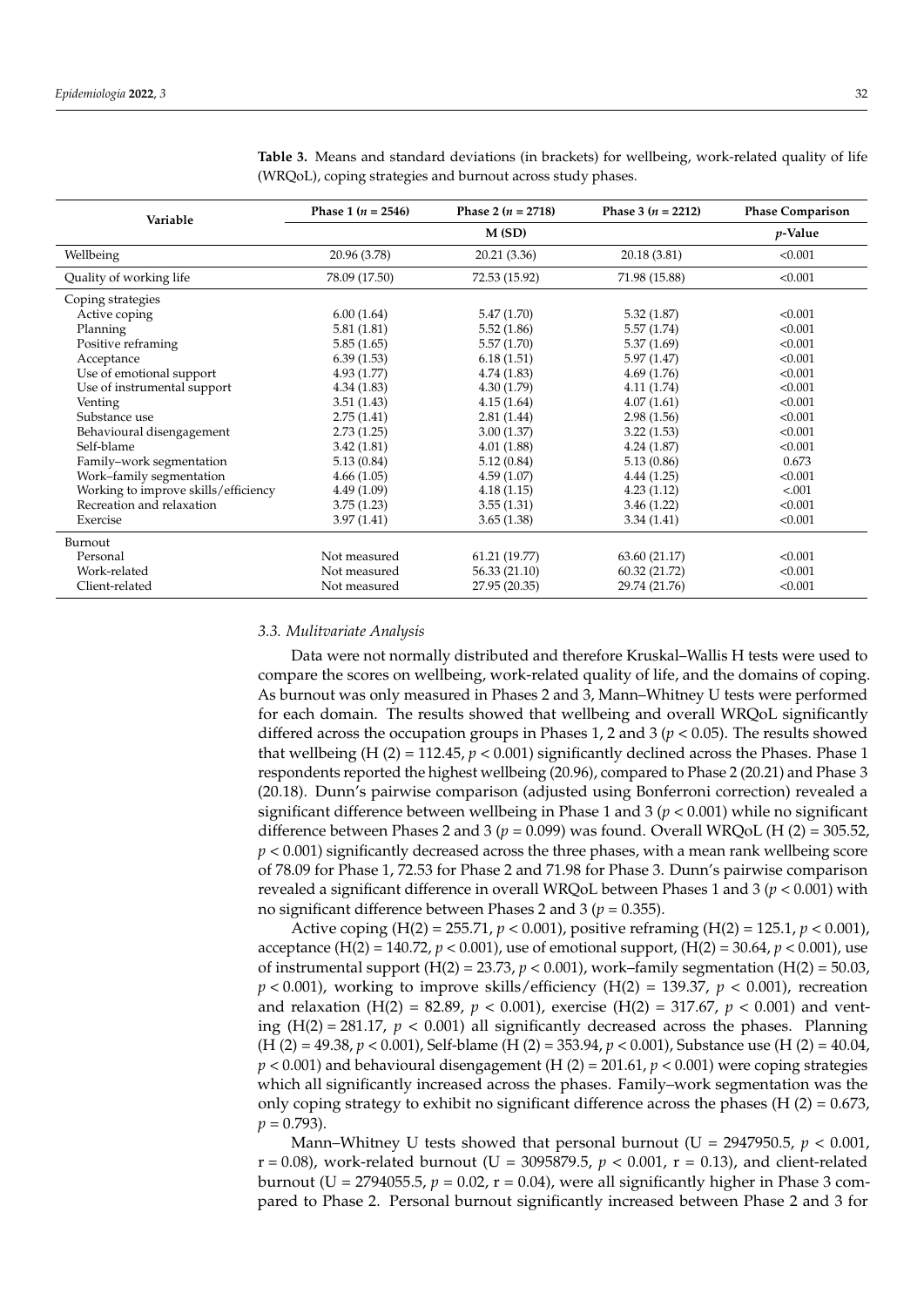AHPs U = 73636.5, *p* < 0.01), social care workers (U = 59361, *p* < 0.001) and social workers (U = 670174.5, *p* < 0.001). Work-related burnout significantly increased between Phase 2 and 3 for social care workers (U = 61551, *p* < 0.001) and social workers (U = 659191.5, *p* < 0.001). For client-related burnout only social care workers had a significantly higher score between the Phases 2 and 3 ( $U = 609925.500$ ,  $p < 0.05$ ). Overall midwives had the lowest wellbeing and WRQoL scores but also exhibited the highest levels of personal, work-related and client burnout. For the overall sample, there was an increase in high–severe personal burnout from 27.6% in Phase 2, to 36.5% in Phase 3; high–severe work-related burnout increased from 20.8% to 26%, while high–severe client-related burnout increased from 2.0% to 3.2%, respectively.

## **4. Discussion**

#### *4.1. Main Messages in Comparison with the Literature*

The aim of the present paper is to compare cross-sectional data collected from nurses, midwives, AHPs, social care workers and social workers in the UK at three different time points (Phase 1: May–July 2020; Phase 2: Nov 2020–Jan 2021; Phase 3: May–July 2021) during the COVID-19 pandemic. The results showed that, at all time points, average mental wellbeing scores in this study are nearly three points lower than previously reported, as the population Norm has been reported as a mean score of 23.6 [\[37](#page-12-2)[,46\]](#page-12-11). These findings are also lower than previous UK findings pre-pandemic in which a mean score of 25.2 (3.1) was recorded in community nurses [\[47\]](#page-12-12). While similarities during the pandemic have been reported by Summers et al. [\[48\]](#page-12-13) amongst UK and Ireland HSC respondents who recorded a mean SWEWBS score of 22.7 (4.91); Smith et al. [\[49\]](#page-12-14) reported a mean SWEWBS score of 20.8 (5.1) in UK based respondents. A study by Dawson and Goligani-Moghaddam [\[50\]](#page-12-15) also found a mean SWEWBS score of 20.21 (3.97) across the general UK population, suggesting that both HSC workers and the general public have been severely affected in terms of their wellbeing due to the ongoing pandemic. This suggests that the pandemic may potentially influence the wellbeing of the HSC workforce due to the increased demands and changes within their personal life due to COVID-19-related problems and stressors.

In this current analysis, WRQoL scores decreased from a mean score of 78.09 (17.50) in Phase 1 to 71.98 (15.88) in Phase 3. With these phases conducted a year apart, these results indicate a significant decrease in WRQoL scores. Social Workers, Social Care workers and midwives continued to show a decline in WRQoL scores over Phases 1, 2 and 3; this could be a result of the change to their working conditions, with many of these respondents experiencing restrictions to their jobs or having to work from home. The findings from Phase 1 are comparable to the mean normative score of 3.44 (78.09/23 = 3.40) derived from the UK NHS workforce study [\[51\]](#page-12-16); however, as the pandemic continued, results in Phase 2 (72.53/23 = 3.15) and Phase 3 (71.98/23 = 3.13) were considerably lower. Moreover, the findings of this study also coincide with average quality of working life reported by Easton et al. [\[51\]](#page-12-16). Mendes and Pereira [\[52\]](#page-12-17) reported a value of 3.40 in the general Portuguese working population, suggesting that healthcare workers may have lower WRQoL. Pre-pandemic, within the AHPs, one study reported WRQoL scores of 82.92 (14.17) for occupational therapists in Iran [\[53\]](#page-12-18) while another study of Vietnam's healthcare professionals reported higher scores of 95.52 and 92.10 during the pandemic [\[54\]](#page-12-19), suggesting that these professionals had higher WRQoL than UK-based respondents. However, during the pandemic, lower scores have been reported amongst nurses in hospitals in Iran [\[55](#page-12-20)[,56\]](#page-12-21), suggesting that country of work and different working practices could influence total WRQoL.

Burnout (measured in Phases 2 and 3 only) was found to significantly increase during the pandemic for the respondents surveyed. Work-related burnout was much higher in this study (Phase 2—56.33 and Phase 3—60.32) than reported among NHS staff in the UK earlier in the pandemic, with Gemine et al. [\[57\]](#page-12-22) stating work-related burnout to be 45.7 (15.7), suggesting that redeployment and changing advice and conditions may result in increased burnout; a similar rationale may be attributed to this study. Additionally, the findings in this present study are higher than previous findings from healthcare workers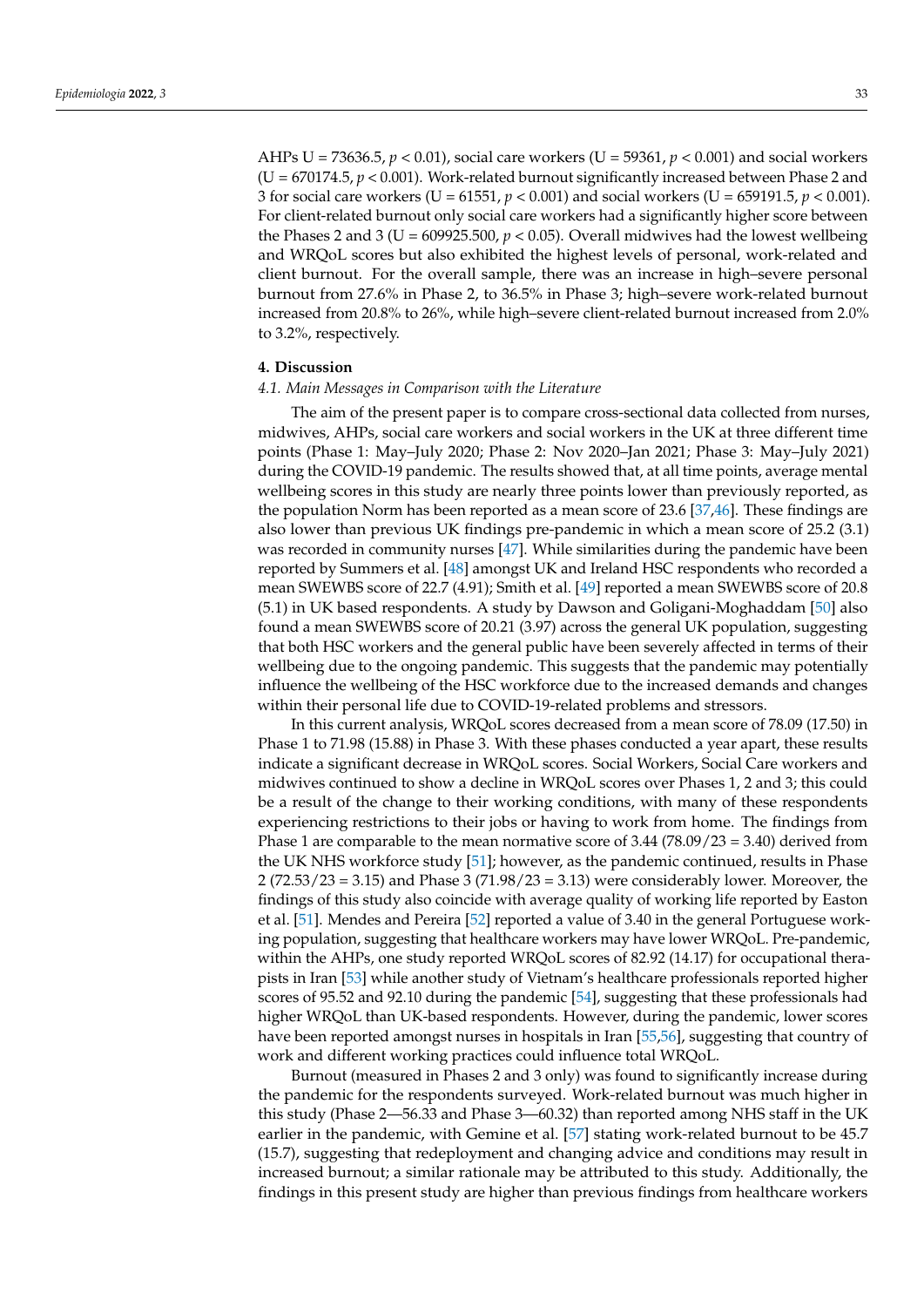in India [\[58\]](#page-12-23) in which personal burnout was reported as 49.72 (18.68) and work-related burnout as 39.39 (20.43). A study of healthcare workers in Portugal measured burnout as low or high; high personal burnout was reported at 52.5%, high work-related burnout 53.1% and 35.4% had high client-related burnout [\[59\]](#page-12-24). In comparison with this present study (with moderate–severe categories combined for comparison), HSC workers in the UK experienced higher levels of high personal (74.2%) and work-related burnout (66.0%) but lower client-related burnout (20.1%).

As the pandemic continued, our results indicate that more negative avoidant coping strategies (substance use, behavioural disengagement and self-blame) were being adopted by the HSC workforce and less use of more positive approach type strategies (active coping, positive reframing, acceptance, use of emotional support, use of instrumental support). Similarities in the mean scores over the three phases can be found with a longitudinal study in Belgium by Van Steenkiste et al. [\[60\]](#page-13-0), with the suggestion that avoidance strategies worsen from the first time point as the pandemic continued, though these authors reported no significant difference in coping over time in Belgian healthcare workers, whereas this current study found a significant difference. A study by Cansiz et al. [\[61\]](#page-13-1) examined coping among Turkish healthcare professionals reporting that frontline workers used more acceptance and active coping strategies than non-frontline workers during the pandemic. In comparison with this present study, Cansiz et al. [\[61\]](#page-13-1) reported higher use of negative strategies, such as self-blame, substance use, emotional support and behavioural disengagement, but also higher use of planning and emotional support strategies. Studies from Canestrari et al. [\[62\]](#page-13-2) in Italy and Vera-Monge et al. [\[63\]](#page-13-3) in Spain reported lower scores for the usage of positive approach strategies and negative avoidant strategies, while a study involving Greek healthcare professionals reported higher scores for the usage of positive approach strategies and lower usage of avoidant strategies than this present study [\[64\]](#page-13-4).

Engaging in the negative, more avoidant coping strategies was also found in our earlier study phases [\[32](#page-11-13)[–34\]](#page-11-15) and within the literature, with the usage of these strategies being found to have a negative relationship and impact on mental wellbeing and resulting in increased burnout within the HSC workforce [\[50](#page-12-15)[,60](#page-13-0)[,62,](#page-13-2)[63,](#page-13-3)[65–](#page-13-5)[67\]](#page-13-6). Amongst respondents in Phase 3 of this present study there was widespread recognition that pandemic-related work responsibilities had affected respondents' quality of home life, with working from home not enabling a break from work for many of this workforce and it was noted that an emphasis should be placed on re/creating a more healthy work–life balance [\[68\]](#page-13-7). Overall, evidence suggests that the use of positive coping strategies are essential in reducing stressors, improving wellbeing and work-related quality of life which can then reduce burnout [\[64,](#page-13-4)[69](#page-13-8)[–71\]](#page-13-9).

## *4.2. Limitations and Strengths*

This study has several limitations. While this study highlights any statistically significant associations between the examined outcomes, the study design for each phase of the research was cross-sectional, thus only providing a snapshot of the outcomes at that specific point of time. In cross-sectional studies it is impossible to infer causality which limits evaluation of associations between outcomes [\[72,](#page-13-10)[73\]](#page-13-11). However, a benefit of repeated cross-sectional studies is that they can provide information over time to inform public health planning and policies, which is important in the sustainability of the HSC workforce. Additionally, a strength of this study is the time periods in which the data were collected as this represents different levels of pressures for the workforce during the pandemic. The survey is self-report therefore may be subject to recall bias or social desirability bias [\[74,](#page-13-12)[75\]](#page-13-13), although the surveys were anonymous. Another limitation is that a majority of respondents were from the social care and social work sectors (68.9%) and therefore not representative of the whole health and social care sector. This may have been the result of other workforce surveys in the healthcare sector/NHS which were directed at nurses, midwives and AHPs. As noted previously, data were weighted to account for the different distribution of occupational groups and countries across the three study phases, which diminishes the effects of inherent biases of the survey, addresses sampling and none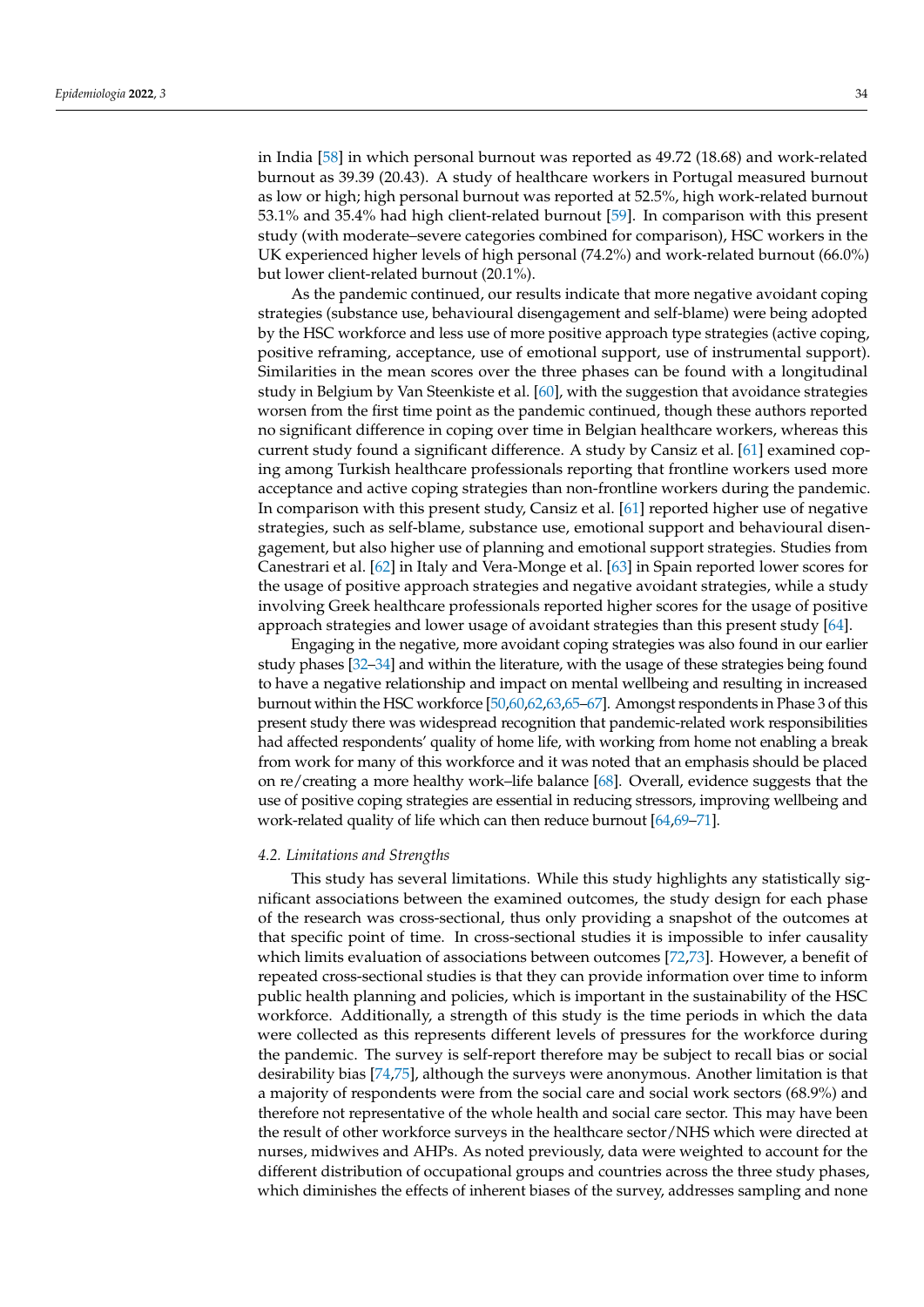response bias, while allowing for a more accurate representation of the population under examination [\[76](#page-13-14)[,77\]](#page-13-15).

Data were collected online using a convenience sampling method through extensive sharing of a survey link through social media platforms. While this was an efficient, simple and pragmatic way to safely gather data from a large sample during the COVID-19 pandemic, it may increase the risk of selection bias in that the sample may be over-representative either of workers with sufficient time to complete a survey, or those concerned about the wellbeing of themselves and colleagues and therefore more motivated to register their views [\[74](#page-13-12)[,78,](#page-13-16)[79\]](#page-13-17). This therefore can result in a lack of clear generalisability within the results and increased risk of bias [\[80\]](#page-13-18). Additionally, recruiting a sample which ethnically resembles the workforce has proven a challenge and most of respondents within this study identify as white ethnicity (95.5%), which may be a result of the convenience sampling technique utilised. We did not assess any previous co-morbidities among respondents and the presence of these co-morbidities might have influenced how mental-wellbeing, work-related quality of life and coping were reported.

## *4.3. Implications*

As the HSC sector begins to rebuild pre-pandemic services, several elements must be addressed to prevent further burden on this already stretched workforce. Protecting and managing the mental wellbeing and quality of working life of those working in HSC is necessary for long-term sustainability of the workforce and the services they provide. Managing fresh challenges, preparing for possible future epidemic/pandemics and providing ongoing support are crucial. There is still some uncertainty for the future deployment of this workforce therefore new or updated supports and policies need to be reviewed and implemented. It is important to manage coping strategies as there was significant decline in the number of positive strategies used from May 2020 to July 2021. Based on our good-practice recommendations [\[68\]](#page-13-7) which emerged from the data, sustained support needs to occur across three system levels (individual, organisational and policy).

The pandemic has further highlighted problems within the HSC system and, as job demands increase and will continue to do so in the aftermath of COVID-19, communication will be important for employers to maintain and develop. Signposting staff to services for mental health and wellbeing will be important, while highlighting that staff are valued is essential for cohesion and job satisfaction. Furthermore, evidence also suggests that support may help mitigate some of the negative impacts of COVID-19 on HSC staff, particularly continued support from leaders and supervisors while being provided relevant and honest information about COVID-19 to respond to changing conditions of work [\[81,](#page-13-19)[82\]](#page-13-20). The unprecedented pressure on HSC has shone a light on the persistent under-resourcing of staff and infrastructure. Therefore, concerted efforts are required to make work attractive and welcoming. Another implication of these findings is that wellbeing and work-related quality of life may improve with more flexibility in employment, through regular breaks and possible options to work from home. Flexibility in the workplace has been acknowledged as reducing the stressors around work–life balance which may in the long-term significantly improve mental health and quality of life as it can increase resilience [\[83–](#page-13-21)[85\]](#page-13-22).

## **5. Conclusions**

In summary, our findings support other research which highlights that the COVID-19 pandemic has been overwhelming for the much of the HSC sector. While most of the HSC workforce has been resilient throughout this crisis, continuing changes to home–work life, job responsibilities and increased work-related pressures worsened by the COVID-19 pandemic could have a lasting impact on wellbeing, coping, burnout and work-related quality of life. With few studies assessing these outcomes across the HSC workforce, it is important for research to examine the long-term impact of the pandemic on the frontline of care and to compare each outcome across the different occupations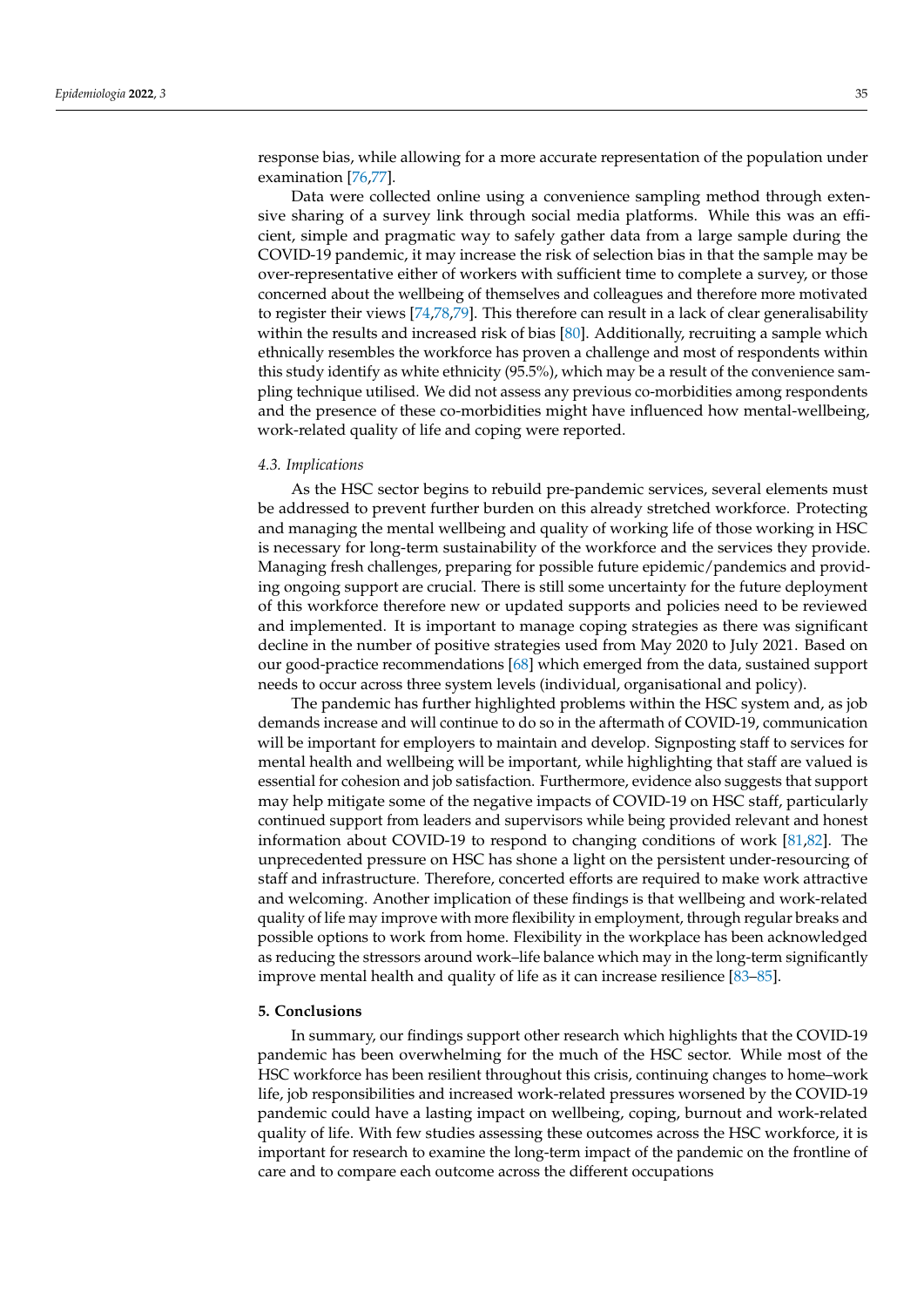**Author Contributions:** Conceptualisation, P.M. and P.G.; formal analysis, R.D.N.; funding acquisition, P.M. and P.G.; investigation, P.M. and P.G.; methodology, P.M. and P.G.; project administration, P.M.; supervision, P.G.; writing—original draft, R.D.N.; writing—review and editing, R.D.N., P.G., J.M. (John Mallett), H.S., P.N., J.M. (Jill Manthorpe), J.M. (John Moriarty), J.R., D.C., S.M. and P.M. All authors have read and agreed to the published version of the manuscript.

**Funding:** This study is funded by HSC R&D Division of the Public Health Agency, Northern Ireland (COVID Rapid Response Funding Scheme COM/5603/20), seed funding from the Northern Ireland Social Care Council (NISCC) and the Southern Health and Social Care Trust, with support from England's National Institute for Health Research (NIHR) Policy Research Unit in Health and Social Care Workforce at King's College London (grant number NIHR PR-PRU-1217-21002).

**Institutional Review Board Statement:** This study was conducted according to the guidelines of the Declaration of Helsinki and approved by Filter Ethics Committee in the School of Nursing at Ulster University (Ref No: 2020/5/3.1, 23 April 2020 Ulster University; Ulster University IRAS Ref No: 20/0073).

**Informed Consent Statement:** Informed consent was obtained from all subjects involved in this study.

**Data Availability Statement:** The data presented in this study are available on request from the corresponding author. The data are not publicly available due to ethical restrictions.

**Acknowledgments:** The authors thank all respondents, the Northern Ireland Social Care Council (NISCC), and the Southern Health and Social Care Trust in Northern Ireland for seed funding for the survey. Moreover, thanks to Community Care©, Northern Ireland Practice and Education Council for Nursing and Midwifery, Royal College of Nursing, Royal College of Midwifery, Royal College of Occupational Therapists, British Dietetic Association, College of Podiatry, and the NISCC for advertising and promoting the study.

**Conflicts of Interest:** The authors declare no conflict of interest. The funders had no role in the design of the study; in the collection, analyses, or interpretation of data; in the writing of the manuscript, or in the decision to publish the results. The views expressed are those of the authors and not necessarily those of the funders, or the NIHR or Department of Health and Social Care.

## **References**

- <span id="page-10-0"></span>1. World Health Organization. Rolling Updates on Coronavirus (COVID-19). 2022. Available online: [https://www.who.int/](https://www.who.int/emergencies/diseases/novel-coronavirus-2019/events-as-they-happen) [emergencies/diseases/novel-coronavirus-2019/events-as-they-happen](https://www.who.int/emergencies/diseases/novel-coronavirus-2019/events-as-they-happen) (accessed on 10 November 2021).
- <span id="page-10-1"></span>2. Keshky, E.; El Sayed, M.; Basyouni, S.S.; Al Sabban, A.M. Getting through covid-19: The pandemic's impact on the psychology of sustainability, quality of life, and the global economy—A systematic review. *Front. Psychol.* **2020**, *11*, 3188. [\[CrossRef\]](http://doi.org/10.3389/fpsyg.2020.585897) [\[PubMed\]](http://www.ncbi.nlm.nih.gov/pubmed/33281683)
- 3. Mofijur, M.; Fattah, I.M.R.; Alam, M.A.; Islam, A.; Ong, H.C.; Rahman, S.M.A.; Najafi, G.; Ahmed, S.F.; Uddin, M.A.; Mahlia, T.M.I. Impact of COVID-19 on the social, economic, environmental and energy domains: Lessons learnt from a global pandemic. *Sustain. Prod. Consum.* **2021**, *26*, 343–359. [\[CrossRef\]](http://doi.org/10.1016/j.spc.2020.10.016) [\[PubMed\]](http://www.ncbi.nlm.nih.gov/pubmed/33072833)
- <span id="page-10-2"></span>4. Bashir, M.F.; Benjiang, M.A.; Shahzad, L. A brief review of socio-economic and environmental impact of Covid-19. *Air Qual. Atmos. Health* **2020**, *13*, 1403–1409. [\[CrossRef\]](http://doi.org/10.1007/s11869-020-00894-8) [\[PubMed\]](http://www.ncbi.nlm.nih.gov/pubmed/32837620)
- <span id="page-10-3"></span>5. World Health Organisation. WHO Coronavirus (COVID-19) Dashboard. 2022. Available online: <https://covid19.who.int/table> (accessed on 4 January 2022).
- <span id="page-10-4"></span>6. World Health Organization. Getting Your Workplace Ready for COVID-19. 2020. Available online: [https://www.who.int/docs/](https://www.who.int/docs/default-source/coronaviruse/getting-workplace-ready-for-covid-19.pdf) [default-source/coronaviruse/getting-workplace-ready-for-covid-19.pdf](https://www.who.int/docs/default-source/coronaviruse/getting-workplace-ready-for-covid-19.pdf) (accessed on 10 November 2021).
- 7. World Health Organization. Handwashing an Effective Tool to Prevent COVID-19, Other Diseases 2020. Available online: [https://www.who.int/southeastasia/news/detail/15-10-2020-handwashing-an-effective-tool-to-prevent-covid-19-other](https://www.who.int/southeastasia/news/detail/15-10-2020-handwashing-an-effective-tool-to-prevent-covid-19-other-diseases#:~{}:text=To%20stop%20the%20spread%20of,handling%20animals%20or%20animal%20waste)[diseases#:~{}:text=To%20stop%20the%20spread%20of,handling%20animals%20or%20animal%20waste](https://www.who.int/southeastasia/news/detail/15-10-2020-handwashing-an-effective-tool-to-prevent-covid-19-other-diseases#:~{}:text=To%20stop%20the%20spread%20of,handling%20animals%20or%20animal%20waste) (accessed on 10 November 2021).
- 8. Goniewicz, K.; Khorram-Manesh, A. Maintaining Social Distancing during the COVID-19 Outbreak. *Soc. Sci.* **2021**, *10*, 14. [\[CrossRef\]](http://doi.org/10.3390/socsci10010014)
- 9. Chiu, N.C.; Chi, H.; Tai, Y.L.; Peng, C.C.; Tseng, C.Y.; Chen, C.C.; Tan, B.F.; Lin, C.Y. Impact of wearing masks, hand hygiene, and social distancing on influenza, enterovirus, and all-cause pneumonia during the coronavirus pandemic: Retrospective national epidemiological surveillance study. *J. Med. Internet Res.* **2020**, *22*, e21257. [\[CrossRef\]](http://doi.org/10.2196/21257) [\[PubMed\]](http://www.ncbi.nlm.nih.gov/pubmed/32750008)
- <span id="page-10-5"></span>10. Barrett, C.; Cheung, K.L. Knowledge, socio-cognitive perceptions and the practice of hand hygiene and social distancing during the COVID-19 pandemic: A cross-sectional study of UK university students. *BMC Public Health* **2021**, *21*, 426. [\[CrossRef\]](http://doi.org/10.1186/s12889-021-10461-0)
- <span id="page-10-6"></span>11. King's Fund. Overview of the Health and Social Care Workforce. 2021. Available online: [https://www.kingsfund.org.uk/](https://www.kingsfund.org.uk/projects/time-think-differently/trends-workforce-overview) [projects/time-think-differently/trends-workforce-overview](https://www.kingsfund.org.uk/projects/time-think-differently/trends-workforce-overview) (accessed on 10 November 2021).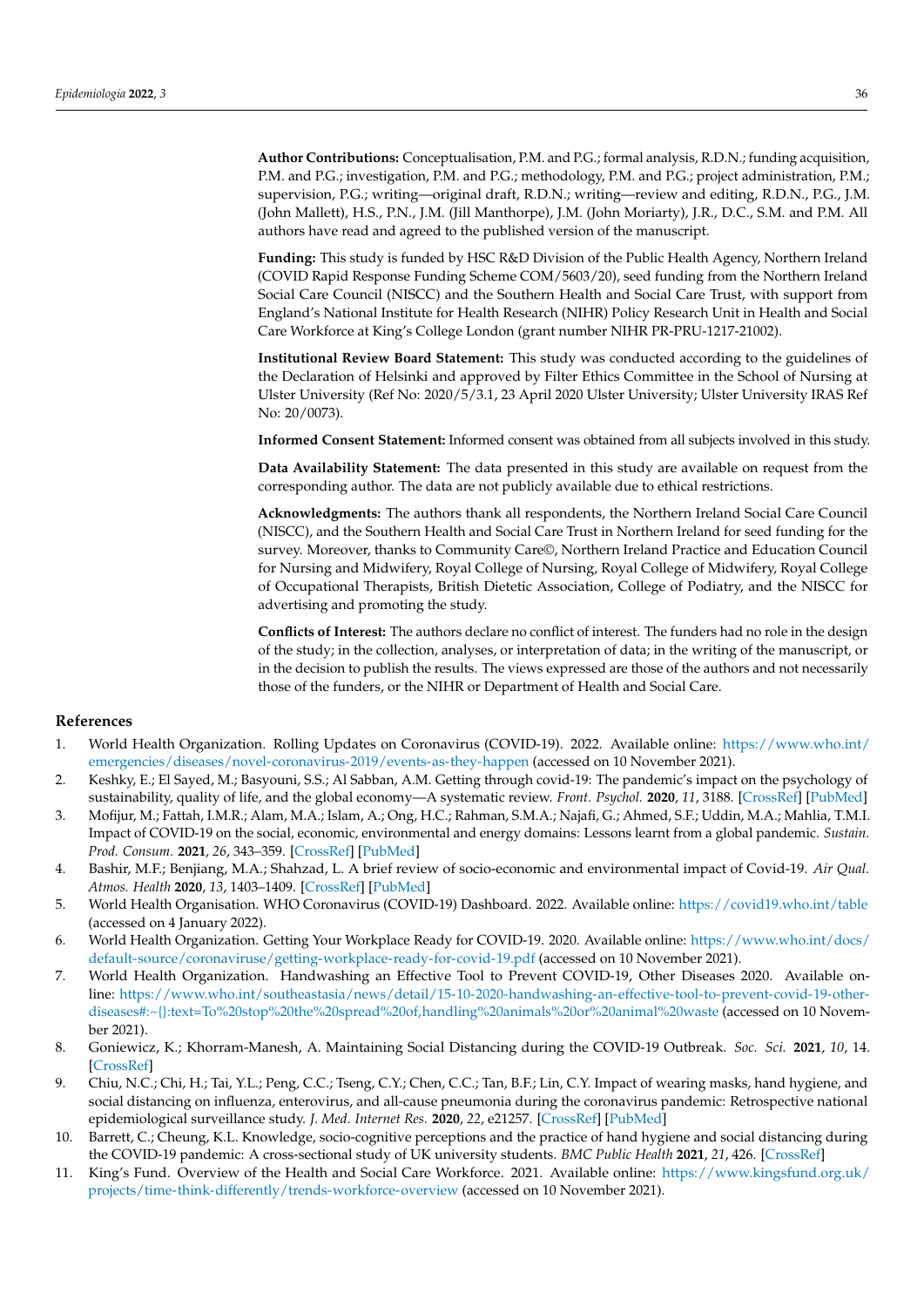- <span id="page-11-0"></span>12. Warner, M.; Zaranko, B. Pressures on the NHS. 2021. Available online: <https://ifs.org.uk/uploads/6-Pressures-on-the-NHS-.pdf> (accessed on 10 November 2021).
- 13. Charlesworth, A.; Johnson, P.; Firth, Z.; Gershlick, B.; Watt, T.; Kelly, E.; Lee, T.; Stoye, G.; Zaranko, B. *Securing the Future: Funding Health and Social Care to the 2030s*; The Institute for Fiscal Studies: London, UK, 2018; Available online: [https://ifs.org.uk/](https://ifs.org.uk/uploads/R143.pdf) [uploads/R143.pdf](https://ifs.org.uk/uploads/R143.pdf) (accessed on 10 November 2021).
- 14. NHS Providers. Steeling Ourselves for Winter 2018/19. 2019. Available online: [https://nhsproviders.org/steeling-ourselves-for](https://nhsproviders.org/steeling-ourselves-for-winter-201819)[winter-201819](https://nhsproviders.org/steeling-ourselves-for-winter-201819) (accessed on 10 November 2021).
- <span id="page-11-1"></span>15. Authority of the House of Lords. *The Long-Term Sustainability of the NHS and Adult Social Care*; Authority of the House of Lords: London, UK, 2017.
- <span id="page-11-2"></span>16. Brophy, J.T.; Keith, M.M.; Hurley, M.; McArthur, J.E. Sacrificed: Ontario healthcare workers in the time of COVID-19. *New Solut. J. Environ. Occup. Health Policy* **2021**, *30*, 267–281. [\[CrossRef\]](http://doi.org/10.1177/1048291120974358)
- <span id="page-11-10"></span>17. House of Commons. Workforce Burnout and Resilience in the NHS and Social Care. 2021. Available online: [https://committees.](https://committees.parliament.uk/publications/6158/documents/68766/default/) [parliament.uk/publications/6158/documents/68766/default/](https://committees.parliament.uk/publications/6158/documents/68766/default/) (accessed on 10 November 2021).
- 18. De Kock, J.H.; Latham, H.A.; Leslie, S.J.; Grindle, M.; Munoz, S.A.; Ellis, L.; Polson, R.; O'Malley, C.M. A rapid review of the impact of COVID-19 on the mental health of healthcare workers: Implications for supporting psychological well-being. *BMC Public Health* **2021**, *21*, 104. [\[CrossRef\]](http://doi.org/10.1186/s12889-020-10070-3)
- <span id="page-11-3"></span>19. Charles, A.; Ewbank, L. The Road to Renewal: Five Priorities for Health and Care. 2021. Available online: [https://www.](https://www.kingsfund.org.uk/publications/covid-19-road-renewal-health-and-care) [kingsfund.org.uk/publications/covid-19-road-renewal-health-and-care](https://www.kingsfund.org.uk/publications/covid-19-road-renewal-health-and-care) (accessed on 10 November 2021).
- <span id="page-11-4"></span>20. OECD. Enhancing Public Trust in COVID-19 Vaccination: The Role of Governments. 2021. Available online: [https://www.oecd.](https://www.oecd.org/coronavirus/policy-responses/enhancing-public-trust-in-covid-19-vaccination-the-role-of-governments-eae0ec5a/) [org/coronavirus/policy-responses/enhancing-public-trust-in-covid-19-vaccination-the-role-of-governments-eae0ec5a/](https://www.oecd.org/coronavirus/policy-responses/enhancing-public-trust-in-covid-19-vaccination-the-role-of-governments-eae0ec5a/) (accessed on 10 November 2021).
- 21. Martinelli, L.; Kopilaš, V.; Vidmar, M.; Heavin, C.; Machado, H.; Todorović, Z.; Buzas, N.; Pot, M.; Prainsack, B.; Gajović, S. Face masks during the COVID-19 pandemic: A simple protection tool with many meanings. *Front. Public Health* **2020**, *8*, 606635. [\[CrossRef\]](http://doi.org/10.3389/fpubh.2020.606635)
- <span id="page-11-5"></span>22. Van Bavel, J.J.; Baicker, K.; Boggio, P.S.; Capraro, V.; Cichocka, A.; Cikara, M.; Crockett, M.J.; Crum, A.J.; Douglas, K.M.; Druckman, J.N.; et al. Using social and behavioural science to support COVID-19 pandemic response. *Nat. Hum. Behav.* **2020**, *4*, 460–471. [\[CrossRef\]](http://doi.org/10.1038/s41562-020-0884-z)
- <span id="page-11-6"></span>23. Cotel, A.; Golu, F.; Pantea Stoian, A.; Dimitriu, M.; Socea, B.; Cirstoveanu, C.; Davitoiu, A.M.; Jacota Alexe, F.; Oprea, B. Predictors of burnout in healthcare workers during the COVID-19 pandemic. *Healthcare* **2021**, *9*, 304. [\[CrossRef\]](http://doi.org/10.3390/healthcare9030304)
- <span id="page-11-7"></span>24. Cabarkapa, S.; Nadjidai, S.E.; Murgier, J.; Ng, C.H. The psychological impact of COVID-19 and other viral epidemics on frontline healthcare workers and ways to address it: A rapid systematic review. *Brain Behav. Immun. Health* **2020**, *17*, 100144. [\[CrossRef\]](http://doi.org/10.1016/j.bbih.2020.100144) [\[PubMed\]](http://www.ncbi.nlm.nih.gov/pubmed/32959031)
- <span id="page-11-8"></span>25. Naldi, A.; Vallelonga, F.; Di Liberto, A.; Cavallo, R.; Agnesone, M.; Gonella, M.; Sauta, M.D.; Lochner, P.; Tondo, G.; Bragazzi, N.L.; et al. COVID-19 pandemic-related anxiety, distress and burnout: Prevalence and associated factors in healthcare workers of North-West Italy. *BJPsych Open* **2021**, *7*, e27. [\[CrossRef\]](http://doi.org/10.1192/bjo.2020.161)
- 26. Billings, J.; Abou Seif, N.; Hegarty, S.; Ondruskova, T.; Soulios, E.; Bloomfield, M.; Greene, T. What support do frontline workers want? A qualitative study of health and social care workers' experiences and views of psychosocial support during the COVID-19 pandemic. *PLoS ONE* **2021**, *16*, e0256454. [\[CrossRef\]](http://doi.org/10.1371/journal.pone.0256454)
- <span id="page-11-9"></span>27. World Health Organization. Strengthening the Health System Response to COVID-19. 2020. Available online: [https://apps.who.](https://apps.who.int/iris/handle/10665/332559) [int/iris/handle/10665/332559](https://apps.who.int/iris/handle/10665/332559) (accessed on 10 November 2021).
- <span id="page-11-11"></span>28. Apaydin, E.A.; Rose, D.E.; Yano, E.M.; Shekelle, P.G.; McGowan, M.G.; Antonini, T.L.; Valdez, C.A.; Peacock, M.; Probst, L.; Stockdale, S.E. Burnout Among Primary Care Healthcare Workers During the COVID-19 Pandemic. *J. Occup. Environ. Med.* **2021**, *63*, 642. [\[CrossRef\]](http://doi.org/10.1097/JOM.0000000000002263)
- 29. Chor, W.P.; Ng, W.M.; Cheng, L.; Situ, W.; Chong, J.W.; Ng, L.Y.; Mok, P.L.; Yau, Y.W.; Lin, Z. Burnout amongst emergency healthcare workers during the COVID-19 pandemic: A multi-center study. *Am. J. Emerg. Med.* **2021**, *46*, 700. [\[CrossRef\]](http://doi.org/10.1016/j.ajem.2020.10.040)
- 30. Harrikari, T.; Romakkaniemi, M.; Tiitinen, L.; Ovaskainen, S. Pandemic and Social Work: Exploring Finnish Social Workers' Experiences through a SWOT Analysis. *Br. J. Soc. Work* **2021**, *29*, bcab052. [\[CrossRef\]](http://doi.org/10.1093/bjsw/bcab052)
- <span id="page-11-12"></span>31. Barello, S.; Palamenghi, L.; Graffigna, G. Burnout and somatic symptoms among frontline healthcare professionals at the peak of the Italian COVID-19 pandemic. *Psychiatry Res.* **2020**, *290*, 113129. [\[CrossRef\]](http://doi.org/10.1016/j.psychres.2020.113129) [\[PubMed\]](http://www.ncbi.nlm.nih.gov/pubmed/32485487)
- <span id="page-11-13"></span>32. McFadden, P.; Ross, J.; Moriarty, J.; Mallett, J.; Schroder, H.; Ravalier, J.; Manthorpe, J.; Currie, D.; Harron, J.; Gillen, P. The role of coping in the wellbeing and work-related quality of life of UK health and social care workers during COVID-19. *Int. J. Environ. Res. Public Health* **2021**, *18*, 815. [\[CrossRef\]](http://doi.org/10.3390/ijerph18020815) [\[PubMed\]](http://www.ncbi.nlm.nih.gov/pubmed/33477880)
- <span id="page-11-14"></span>33. McFadden, P.; Neill, R.D.; Moriarty, J.; Gillen, P.; Mallett, J.; Manthorpe, J.; Currie, D.; Schroder, H.; Ravalier, J.; Nicholl, P.; et al. A cross-sectional examination of the mental wellbeing, coping and quality of working life in health and social care workers in the UK at two time points of the COVID-19 pandemic. *Epidemiologia* **2021**, *2*, 227–242. [\[CrossRef\]](http://doi.org/10.3390/epidemiologia2030017)
- <span id="page-11-15"></span>34. McFadden, P.; Neill, R.D.; Mallett, J.; Manthorpe, J.; Gillen, P.; Moriarty, J.; Currie, D.; Schroder, H.; Ravalier, J.; Nicholl, P.; et al. Mental well-being and quality of working life in UK social workers before and during the COVID-19 pandemic: A propensity score matching study. *Br. J. Soc. Work* **2021**. [\[CrossRef\]](http://doi.org/10.1093/bjsw/bcab198)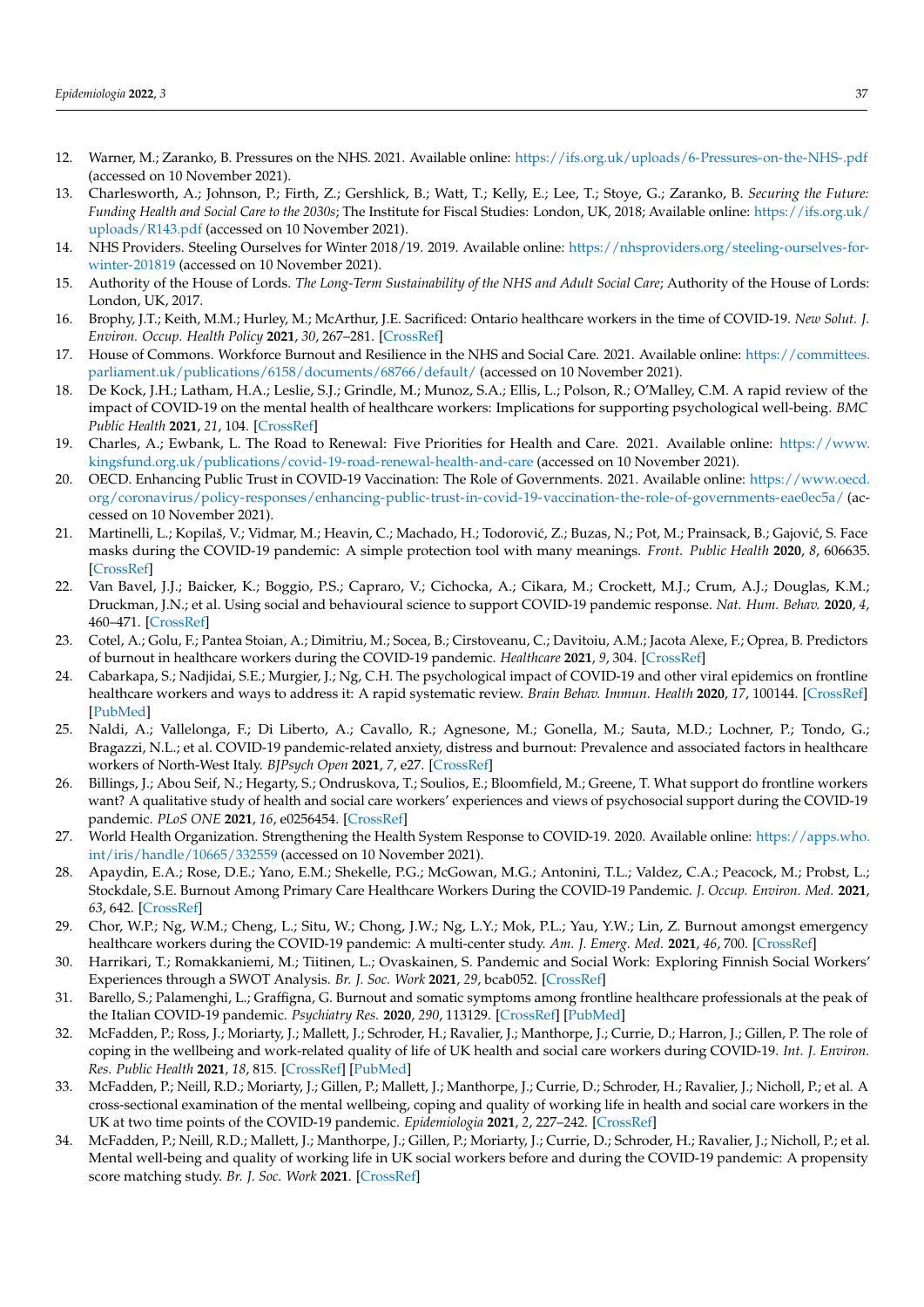- <span id="page-12-0"></span>35. Manthorpe, J.; Iliffe, S.; Gillen, P.; Moriarty, J.; Mallett, J.; Schroder, H.; Currie, D.; Ravalier, J.; McFadden, P. Clapping for carers in the Covid-19 crisis: Carers' reflections in a UK survey. *Health Soc. Care Community* **2021**. [\[CrossRef\]](http://doi.org/10.1111/hsc.13474) [\[PubMed\]](http://www.ncbi.nlm.nih.gov/pubmed/34125450)
- <span id="page-12-1"></span>36. Stewart-Brown, S.; Tennant, A.; Tennant, R.; Platt, S.; Parkinson, J.; Weich, S. Internal construct validity of theWarwick-Edinburgh Mental Well-being Scale (WEMWBS): A Rasch analysis using data from the Scottish Health Education Population Survey. *Health Qual. Life Outcomes* **2009**, *7*, 15. [\[CrossRef\]](http://doi.org/10.1186/1477-7525-7-15)
- <span id="page-12-2"></span>37. Fat, L.N.; Scholes, S.; Boniface, S.; Mindell, J.; Stewart-Brown, S. Evaluating and establishing national norms for mental wellbeing using the short Warwick–Edinburgh Mental Well-being Scale (SWEMWBS): Findings from the Health Survey for England. *Qual. Life Res.* **2017**, *26*, 1129–1144. [\[CrossRef\]](http://doi.org/10.1007/s11136-016-1454-8) [\[PubMed\]](http://www.ncbi.nlm.nih.gov/pubmed/27853963)
- <span id="page-12-3"></span>38. Koushede, V.; Lasgaard, M.; Hinrichsen, C.; Meilstrup, C.; Nielsen, L.; Rayce, S.B.; Torres-Sahli, M.; Gudrun Gudmundsdottir, D.; Stewart-Brown, S.; Santini, Z.I. Measuring mental well-being in Denmark: Validation of the original and short version of the Warwick-Edinburgh mental well-being scale (WEMWBS and SWEMWBS) and cross-cultural comparison across four European settings. *Psychiatry Res.* **2019**, *271*, 502–509. [\[CrossRef\]](http://doi.org/10.1016/j.psychres.2018.12.003) [\[PubMed\]](http://www.ncbi.nlm.nih.gov/pubmed/30551082)
- <span id="page-12-4"></span>39. Van Laar, D.; Edwards, J.A.; Easton, S. The Work-Related Quality of Life scale for healthcare workers. *J. Adv. Nurs.* **2007**, *60*, 325–333. [\[CrossRef\]](http://doi.org/10.1111/j.1365-2648.2007.04409.x) [\[PubMed\]](http://www.ncbi.nlm.nih.gov/pubmed/17908128)
- <span id="page-12-5"></span>40. Lebni, J.Y.; Toghroli, R.; Abbas, J.; Kianipour, N.; NeJhaddadgar, N.; Salahshoor, M.R.; Chaboksavar, F.; Moradi, F.; Ziapour, A. Nurses' work-related quality of life and its influencing demographic factors at a public hospital in western Iran: A Cross-Sectional Study. *Int. Q. Community Health Educ.* **2020**, *42*, 37–45. [\[CrossRef\]](http://doi.org/10.1177/0272684X20972838) [\[PubMed\]](http://www.ncbi.nlm.nih.gov/pubmed/33201756)
- <span id="page-12-6"></span>41. Kristensen, T.S.; Borritz, M.; Villadsen, E.; Christensen, K.B. The Copenhagen Burnout Inventory: A new tool for the assessment of burnout. *Work Stress* **2005**, *19*, 192–207. [\[CrossRef\]](http://doi.org/10.1080/02678370500297720)
- <span id="page-12-7"></span>42. Creedy, D.K.; Sidebotham, M.; Gamble, J.; Pallant, J.; Fenwick, J. Prevalence of burnout, depression, anxiety and stress in Australian midwives: A cross-sectional survey. *BMC Pregnancy Childbirth* **2017**, *17*, 13. [\[CrossRef\]](http://doi.org/10.1186/s12884-016-1212-5)
- <span id="page-12-8"></span>43. Thrush, C.R.; Gathright, M.M.; Atkinson, T.; Messias, E.L.; Guise, J.B. Psychometric properties of the Copenhagen Burnout Inventory in an academic healthcare institution sample in the US. *Eval. Health Prof.* **2020**, *44*, 400–405. [\[CrossRef\]](http://doi.org/10.1177/0163278720934165)
- <span id="page-12-9"></span>44. Clark, M.A.; Michel, J.S.; Early, R.J.; Baltes, B.B. Strategies for Coping with Work Stressors and Family Stressors: Scale Development and Validation. *J. Bus. Psychol.* **2014**, *29*, 617–638. [\[CrossRef\]](http://doi.org/10.1007/s10869-014-9356-7)
- <span id="page-12-10"></span>45. Carver, C.S. You want to measure coping but your protocol's too long: Consider the brief cope. *Int. J. Behav. Med.* **1997**, *4*, 92–100. [\[CrossRef\]](http://doi.org/10.1207/s15327558ijbm0401_6) [\[PubMed\]](http://www.ncbi.nlm.nih.gov/pubmed/16250744)
- <span id="page-12-11"></span>46. NHS. Health Survey for England. 2011. Available online: [https://digital.nhs.uk/data-and-information/publications/statistical/](https://digital.nhs.uk/data-and-information/publications/statistical/health-survey-forengland/health-survey-for-england-2011-health-social-care-and-lifestyles) [health-survey-forengland/health-survey-for-england-2011-health-social-care-and-lifestyles](https://digital.nhs.uk/data-and-information/publications/statistical/health-survey-forengland/health-survey-for-england-2011-health-social-care-and-lifestyles) (accessed on 18 July 2021).
- <span id="page-12-12"></span>47. Durkin, M.; Beaumont, E.; Martin, C.J.; Carson, J. A pilot study exploring the relationship between self-compassion, selfjudgement, self-kindness, compassion, professional quality of life and wellbeing among UK community nurses. *Nurse Educ. Today* **2016**, *46*, 109–114. [\[CrossRef\]](http://doi.org/10.1016/j.nedt.2016.08.030) [\[PubMed\]](http://www.ncbi.nlm.nih.gov/pubmed/27621200)
- <span id="page-12-13"></span>48. Sumner, R.C.; Kinsella, E.L. Grace under Pressure: Resilience, Burnout, and Wellbeing in Frontline Workers in the United Kingdom and Republic of Ireland during the SARS-CoV-2 Pandemic. *Front. Psychol.* **2021**, *27*, 3757. [\[CrossRef\]](http://doi.org/10.3389/fpsyg.2020.576229) [\[PubMed\]](http://www.ncbi.nlm.nih.gov/pubmed/33584412)
- <span id="page-12-14"></span>49. Smith, L.; Jacob, L.; Yakkundi, A.; McDermott, D.; Armstrong, N.C.; Barnett, Y.; López-Sánchez, G.F.; Martin, S.; Butler, L.; Tully, M.A. Correlates of symptoms of anxiety and depression and mental wellbeing associated with COVID-19: A cross-sectional study of UK-based respondents. *Psychiatry Res.* **2020**, *291*, 113138. [\[CrossRef\]](http://doi.org/10.1016/j.psychres.2020.113138)
- <span id="page-12-15"></span>50. Dawson, D.L.; Golijani-Moghaddam, N. COVID-19: Psychological flexibility, coping, mental health, and wellbeing in the UK during the pandemic. *J. Contextual Behav. Sci.* **2020**, *17*, 126–134. [\[CrossRef\]](http://doi.org/10.1016/j.jcbs.2020.07.010)
- <span id="page-12-16"></span>51. Easton, S.; Van Laar, D. *User Manual for the Work-Related Quality of Life (WRQoL) Scale: A Measure of Quality of Working Life*; University of Portsmouth: Portsmouth, UK, 2018.
- <span id="page-12-17"></span>52. Mendes, C.; Pereira, H. Assessing the impact of COVID-19 on work-related quality of life through the lens of sexual orientation. *Behav. Sci.* **2021**, *11*, 58. [\[CrossRef\]](http://doi.org/10.3390/bs11050058)
- <span id="page-12-18"></span>53. Rostami, H.R.; Akbarfahimi, M.; Ghaffari, A.; Kamali, M.; Rassafiani, M. Relationship between Work-Related Quality of Life and Job Satisfaction in Iranian Occupational Therapists. *Occup. Ther. Int.* **2021**, *2021*, 6692752. [\[CrossRef\]](http://doi.org/10.1155/2021/6692752)
- <span id="page-12-19"></span>54. Vu, T.Q.; Nguyen, B.T.; Pham, V.N.; Nguyen, N.H.; Nguyen, T.T.; Vo, N.X.; Ngo, N.M.; Vo, T.Q. Quality of Work Life in Healthcare: A Comparison of Medical Representatives and Hospital Pharmacists. *Hosp. Top.* **2021**, *99*, 161–170. [\[CrossRef\]](http://doi.org/10.1080/00185868.2021.1875278)
- <span id="page-12-20"></span>55. Khajehnasiri, F.; Foroushani, A.R.; Kashani, B.F.; Kassiri, N. Evaluation of the quality of working life and its effective factors in employed nurses of Tehran University of Medical Sciences Hospitals. *J. Educ. Health Promot.* **2021**, *10*, 112.
- <span id="page-12-21"></span>56. Farhadi, A.; Bagherzadeh, R.; Moradi, A.; Nemati, R.; Sadeghmoghadam, L. The relationship between professional self-concept and work-related quality of life of nurses working in the wards of patients with COVID-19. *BMC Nurs.* **2021**, *20*, 75. [\[CrossRef\]](http://doi.org/10.1186/s12912-021-00595-2) [\[PubMed\]](http://www.ncbi.nlm.nih.gov/pubmed/33980217)
- <span id="page-12-22"></span>57. Gemine, R.; Davies, G.R.; Tarrant, S.; Davies, R.M.; James, M.; Lewis, K. Factors associated with work-related burnout in NHS staff during COVID-19: A cross-sectional mixed methods study. *BMJ Open* **2021**, *11*, e042591. [\[CrossRef\]](http://doi.org/10.1136/bmjopen-2020-042591) [\[PubMed\]](http://www.ncbi.nlm.nih.gov/pubmed/33509850)
- <span id="page-12-23"></span>58. Khasne, R.W.; Dhakulkar, B.S.; Mahajan, H.C.; Kulkarni, A.P. Burnout among healthcare workers during COVID-19 pandemic in India: Results of a questionnaire-based survey. *Indian J. Crit. Care Med.* **2020**, *24*, 664. [\[CrossRef\]](http://doi.org/10.5005/jp-journals-10071-23518) [\[PubMed\]](http://www.ncbi.nlm.nih.gov/pubmed/33024372)
- <span id="page-12-24"></span>59. Duarte, I.; Teixeira, A.; Castro, L.; Marina, S.; Ribeiro, C.; Jácome, C.; Martins, V.; Ribeiro-Vaz, I.; Pinheiro, H.C.; Silva, A.R.; et al. Burnout among Portuguese healthcare workers during the COVID-19 pandemic. *BMC Public Health* **2020**, *20*, 1885. [\[CrossRef\]](http://doi.org/10.1186/s12889-020-09980-z)